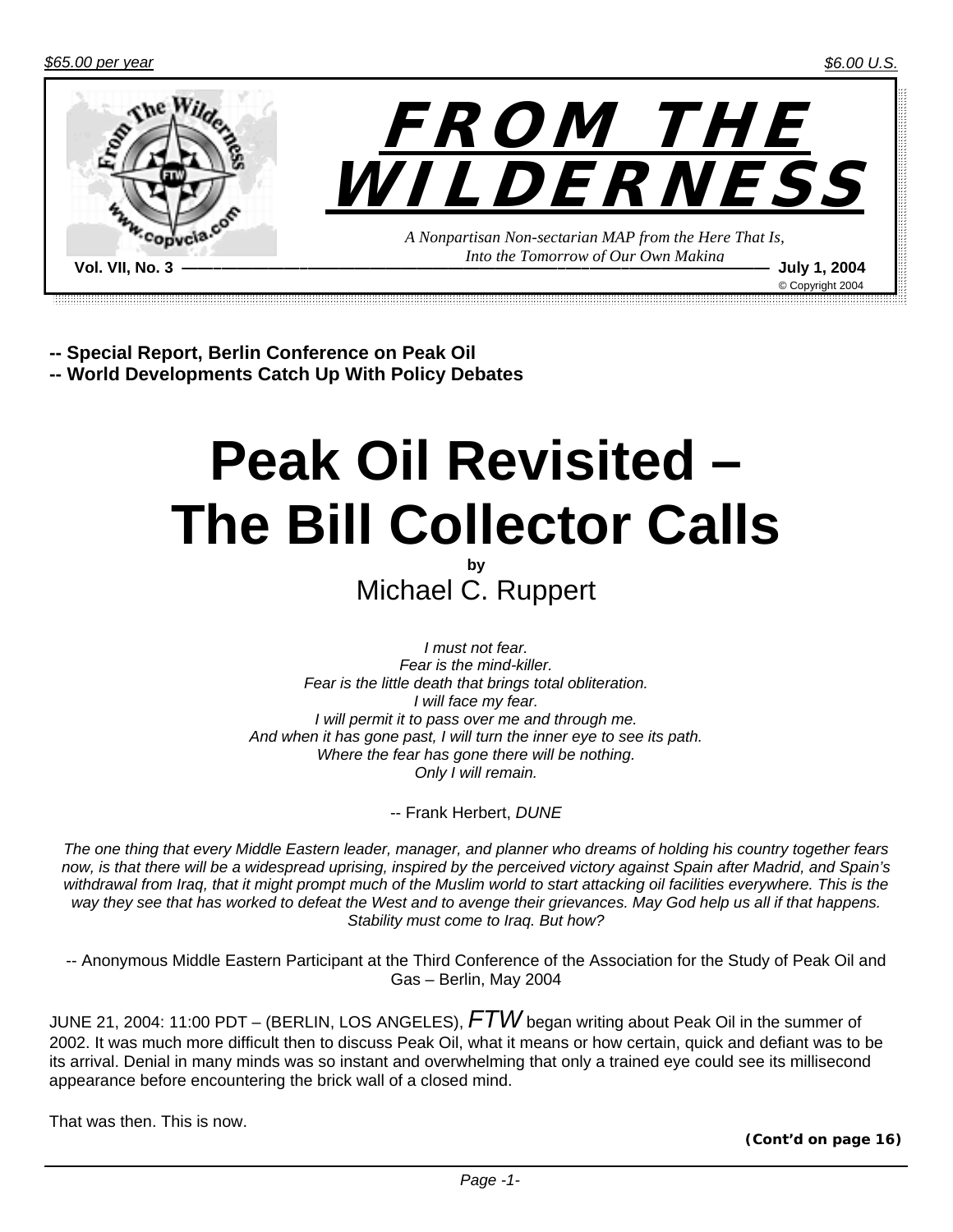#### *From the Wilderness*

Michael C. Ruppert Publisher/Editor

| Assistant Managing EditorJamey Hecht, Ph.D.  |  |
|----------------------------------------------|--|
| Contributing EditorPeter Dale Scott, Ph.D.   |  |
|                                              |  |
| Military / Veteran's Affairs EditorStan Goff |  |

*From The Wilderness* is published eleven times annually. Subscriptions are \$65 (US) for 11 issues.

> *From The Wilderness*  P.O Box 6061 – 350, Sherman Oaks, CA 91413 www.fromthewilderness.com editorial: editor@copvcia.com subscriptions and customer service: service@copvcia.com

(818) 788-8791 \* (818) 981-2847 fax

#### **TABLE OF CONTENTS**

**Peak Oil Revisited – The Bill Collector Calls**……….... page 1

| <b>COUP D'ETAT: The Real Reason Tenet and Pavitt Resigned</b> |
|---------------------------------------------------------------|
|                                                               |
|                                                               |
|                                                               |

© Copyright 2004 Michael C. Ruppert and *From The Wilderness Publications*, www.fromthewilderness.com. All rights reserved

#### **REPRINT POLICY**

Any story, originally published in From The Wilderness more than thirty days old may be reprinted in its entirety, non-commercially, if, and only if, the author's name remains attached and the following statement appears.

 "Reprinted with permission, Michael C. Ruppert and From The Wilderness Publications, www.copvcia.com, P.O Box 6061 – 350, Sherman Oaks, CA 91413, (818) 788-8791. FTW is published monthly; annual subscriptions are \$65 per year."

 THIS WAIVER DOES NOT APPLY TO PUBLICATION OF NEW BOOKS.

 For reprint permission for "for profit" publication, please contact FTW. For Terms and conditions on subscriptions and the From the Wilderness website, please see our website at: www.fromthewilderness.com or send a self-addressed stamped envelope with the request to the above address.

### **COUP D'ETAT:**

**The Real Reason Tenet and Pavitt Resigned from the CIA on June 3rd and 4th** 

**Bush, Cheney Indictments in Plame Case Looming** 

**by Michael C. Ruppert** 

#### **additional reporting by Wayne Madsen from Washington**

JUNE 8, 2004 1600 PDT (FTW) - Why did DCI George Tenet suddenly resign on June 3rd, only to be followed a day later by James Pavitt, the CIA's Deputy Director of Operations (DDO)?

The real reasons, contrary to the saturation spin being put out by major news outlets, have nothing to do with Tenet's role as taking the fall for alleged 9/11 and Iraqi intelligence "failures" before the upcoming presidential election.

Both resignations, perhaps soon to be followed by resignations from Colin Powell and his deputy Richard Armitage, are about the imminent and extremely messy demise of George W. Bush and his Neocon administration in a coup d'etat being executed by the Central Intelligence Agency. The coup, in the planning for at least two years, has apparently become an urgent priority as a number of deepening crises threaten a global meltdown.

Based upon recent developments, it appears that longstanding plans and preparations leading to indictments and impeachment of Bush, Cheney and even some senior cabinet members have been accelerated, possibly with the intent of removing or replacing the entire Bush regime prior to the Republican National Convention this August.

FTW has been documenting this Watergate-like coup for more than fifteen months and almost everything we will discuss about recent events was predicted by us in the following pages: Please see our stories "The Perfect Storm - Part I" (March 2003); "Blood in the Water" (July 2003); "Beyond Bush - Part I" (July 2003); "Waxman Ties Evidentiary Noose Around Rice and Cheney" (July 2003); and "Beyond Bush - Part II" (October 2003).

There were two things we didn't get right. One was the timing. We predicted the developments taking place now as likely to happen after the November election, not before. Secondly, we did not foresee the sudden resignations of Tenet and Pavitt.

*(Cont'd on page 8)*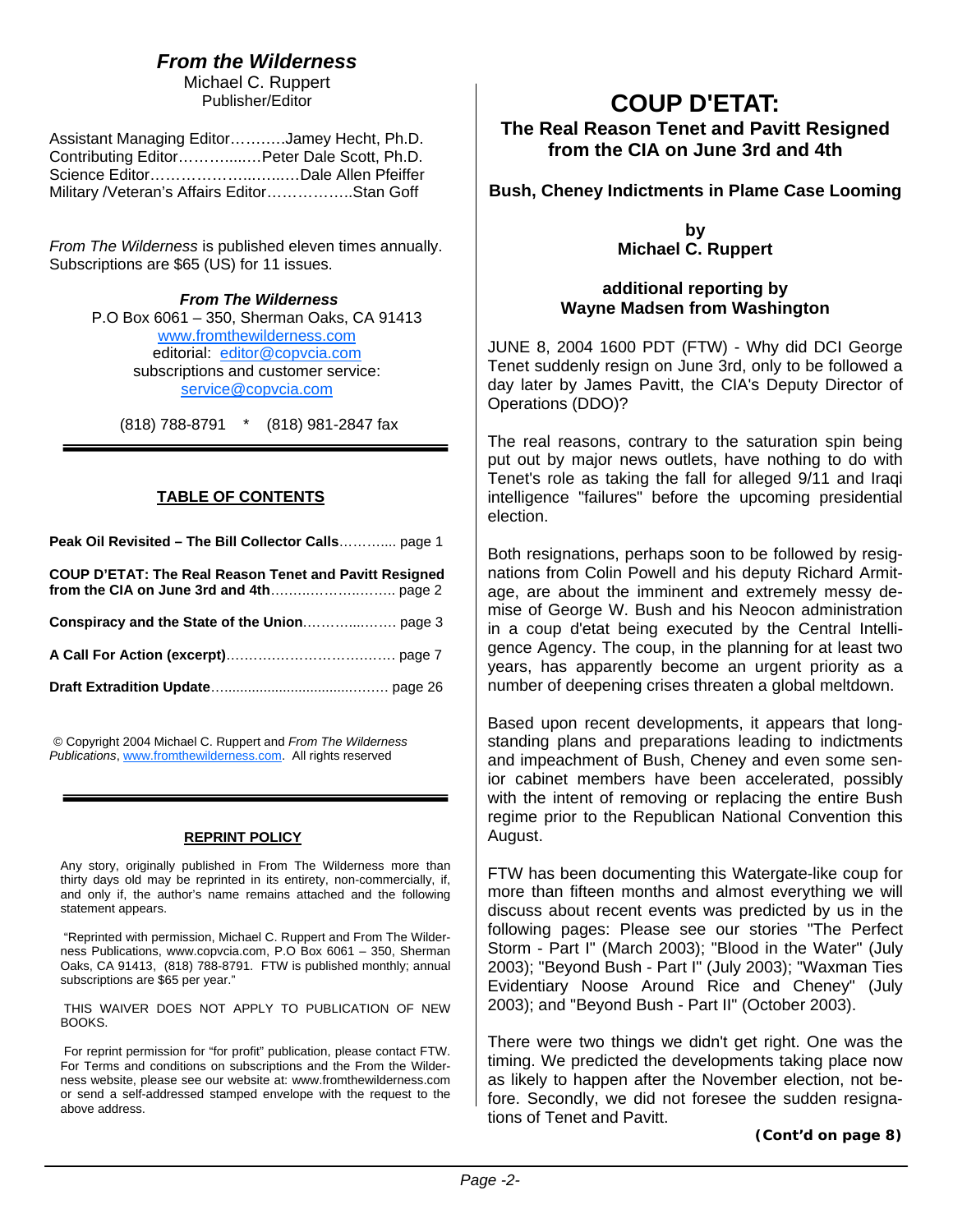# **Conspiracy and the State of the Union**

### **By Jamey Hecht, PhD**

Peter Dale Scott: "If a nation decides to live by lies, it has chosen a course of intellectual stagnation, and ultimately of political decay."

*The Assassinations, 1975 (ix).* 

- John Newman: Let me introduce myself. I'm a conspiracy theorist. *JFK Lancer's 'November In Dallas' conference presentation, 1999*
- John Judge: Call me a conspiracy theorist if you like, so long as you call yourself a coincidence theorist. *Coalition On Political Assassinations (COPA) presentation, 2002*

Philip Berg: Conspiracy is among the most common legal categories of crime - conspiracy to commit murder; conspiracy to commit fraud, conspiracy to provide material support to a terrorist act, and on and on.

 *International Citizen's Inquiry Into 9-11, Phase One: San Francisco presentation, 2004* 

Greg Palast: People tell me they don't believe in conspiracy; I tell them, look - I have the minutes of the meetings! What more do you want?

*Interview, in Election 2000 documentary "Unprecedented"*

Kevin Costner's character "Crash Davis" in the film Bull Durham: "I believe Lee Harvey Oswald acted alone; I believe there ought to be a constitutional amendment outlawing Astroturf and the designated hitter…"

E. Martin Schotz: "One of the primary means of immobilizing the American people politically today is to hold them in a state of confusion in which anything can be believed and nothing can be known… nothing of significance, that is." *History Will Not Absolve Us: Orwellian Control, Public Denial, and the Murder of President Kennedy* 

Michael C. Ruppert: I am not a conspiracy theorist. I deal in conspiracy fact. *From The Wilderness* 

#### **Introduction: To Love the Old Republic Is Patriotism; To Love the Empire Is Nationalism**

The United States is extraordinary. The idealism of our founding documents proceeded straight from the 18th Century's Enlightenment principles of the universal rights of human beings. Though the Indian genocide, the genocidal African slave trade, and the lack of women's suffrage tore gaping holes in the American application of these principles, our Constitution remained among the world's best hopes for the achievement of equality, opportunity, and civic peace. The French Revolution emulated our own; the 1994 post-apartheid Constitution of South Africa - one of the most beautiful documents of hope ever conceived - was modeled on these same American documents, and as the Reverend Dr. Martin Luther King Jr. pointed out, national liberation movements the world over (including post-French Vietnam in 1945) have taken our Declaration of Independence as the template of their own Declarations. Rather than list each of the remarkable advances our democracy has made - from the Bill of Rights to the Progressive legislation of the Roosevelt, Taft, and Wilson administrations, to Robert Kennedy's Civil Rights Act of 1964 - let me point out that each significant improvement was driven by popular participation in civic life: in a word, democracy.

Dissidents are patriotic speakers and writers - in the best cases, anti-nationalists - whose arguments have not yet won the day. If ever the merits of their cases are established and their ideals legitimated, others come to recognize the urgent benevolence that motivated their dissent, and their faces appear on postage stamps with those of Thom Paine, Crazy Horse, and Paul Robeson. Later on down the road, I'm looking for M. King Hubbert on the twenty-dollar gold piece.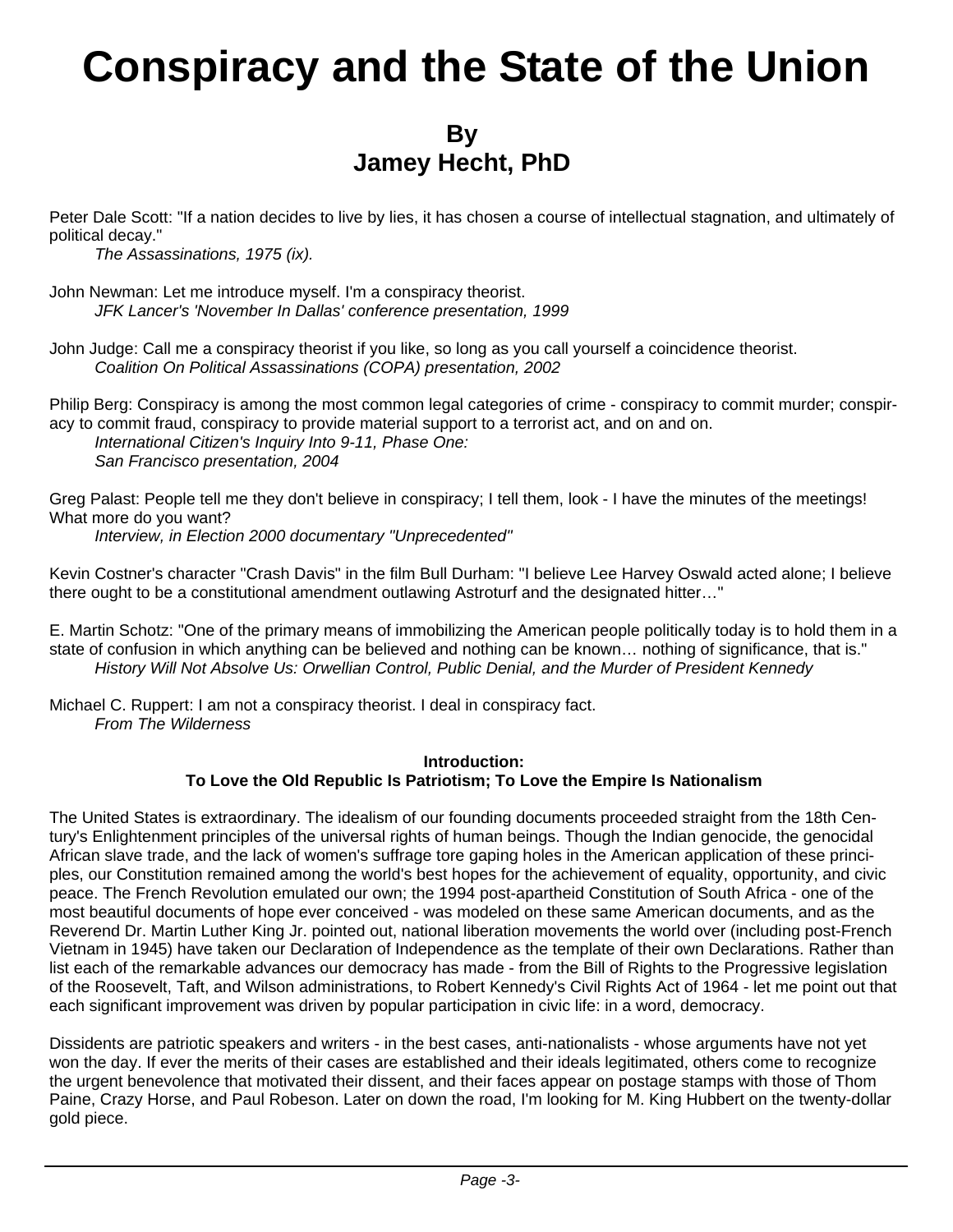A critic is an interpreter who uses his or her mind and heart to clarify a situation or a text for the effective benefit of the larger public. Political criticism is a vexed but noble attempt to think past the limits of official opinion and earnestly diagnose the legitimacy of our political institutions and their occupants. Critics of the national security state are marginalized as dreamers, sometimes brilliant in their efforts at information gathering and critique, but generally unable to dramatically change the brutal order of realpolitik they denounce. The public they address is often indifferent, powerless, and thoroughly distracted from issues of the greatest possible relevance to their own well-being.

Daily I remind myself of the words of the 19th century poet Holderlin: "Where the danger grows, there also grows the power of salvation." Atheist that I am, I hear those words in a thoroughly political spirit, one that isn't at all alien to that poet's historical moment: the Romantic movement - a living current of European thought that briefly flooded into the public mind with a sublime message of human value, borne along by a new stream of inspired art, music, poetry, and political essays. When I read an astute dismissal of the worst of contemporary popular culture (such as the one found in Dale Allen Pfeiffer's excellent "Call For Action," FTW 06-15-04), I think of powerful alternatives past and present: the poetry and prose of Percy Bysshe Shelley, John Keats, and Walt Whitman; the Hip-Hop of Dope Poets Society, Clarity, and KRS-1; the films of Shadow Government Television, Guerilla News Network, and Snowshoe Films. Let me pause to show you why I get so worked up about this. Here's a granite chunk of verse (lines 168 - 202) from Shelley's longpoem "Queen Mab."

> War is the statesman's game, the priest's delight, The lawyer's jest, the hired assassin's trade, And to those royal murderers whose mean thrones Are bought by crimes of treachery and gore, The bread they eat, the staff on which they lean. Guards, garbed in blood-red livery, surround Their palaces, participate the crimes That force defends and from a nation's rage Secures the crown, which all the curses reach That famine, frenzy, woe and penury breathe. These are the hired bravos who defend The tyrant's throne--the bullies of his fear; These are the sinks and channels of worst vice, The refuse of society, the dregs Of all that is most vile; their cold hearts blend Deceit with sternness, ignorance with pride, All that is mean and villainous with rage Which hopelessness of good and self-contempt Alone might kindle; they are decked in wealth, Honor and power, then are sent abroad To do their work. The pestilence that stalks In gloomy triumph through some eastern land Is less destroying. They cajole with gold

And promises of fame the thoughtless youth Already crushed with servitude; he knows His wretchedness too late, and cherishes Repentance for his ruin, when his doom Is sealed in gold and blood! Those too the tyrant serve, who, skilled to snare The feet of justice in the toils of law, Stand ready to oppress the weaker still, And right or wrong will vindicate for gold, Sneering at public virtue, which beneath Their pitiless tread lies torn and trampled where Honor sits smiling at the sale of truth.

Now there are new collective entities - comprising individual motivated men and women who can think for themselves, but who share crucial information; who are through with the circular commentary of the gatekeeping left, plaintively chanted in the pages of *The Nation* month after month; who don't need or want the doctrinaire rigidity of the Trotskyist International, nor the totally spontaneous and structureless episodic style of the anarchist movement. Of my involvement with *FTW*, therefore, I am more proud than I can say. I consider it foremost among the new, knowledge-driven vehicles of results-oriented activism.

Yet the forces of violence, reaction, and American exceptionalism can claim a long series of epochal triumphs, of which I will name only the most egregious: Operation Paperclip, which brought the Nazi Intelligence "community" into the nascent CIA (thereby rescuing the most depraved murderers in history from certain death at the hands of British military tribunals); the National Security Act of 1947, which established the CIA as a secret society of military adventurism and political sabotage under the guise of an intelligence-gathering body; the murders of President Kennedy, Senator Robert Kennedy, the Reverend Dr. Martin Luther King Jr, which issued in a disastrous Vietnam War that killed up to three million people and pitched the U.S. economy into a permanent free-fall of debt; the Savings and Loan Robbery, which did so much to bankrupt the vanishing middle class; the 1990's three trillion dollar theft under the auspices of the departments of Defense and Housing and Urban Development (HUD), which motivated America's international creditors to begin withdrawing their confidence from the dollar; and the "velvet coup" of the fraudulent presidential election of 2000, which openly discredited the residual myth of popular sovereignty. But perhaps 11-22-63 and 9-11-01 are the deepest wounds they have inflicted upon the body politic so far. These represent two seizures of state power by the most violent elements of the longstanding elites who make policy in the absence of popular sovereignty and genuine legislative oversight. In the meantime, they have consolidated their power and expanded their domain of operations and propaganda with an inexorable momentum.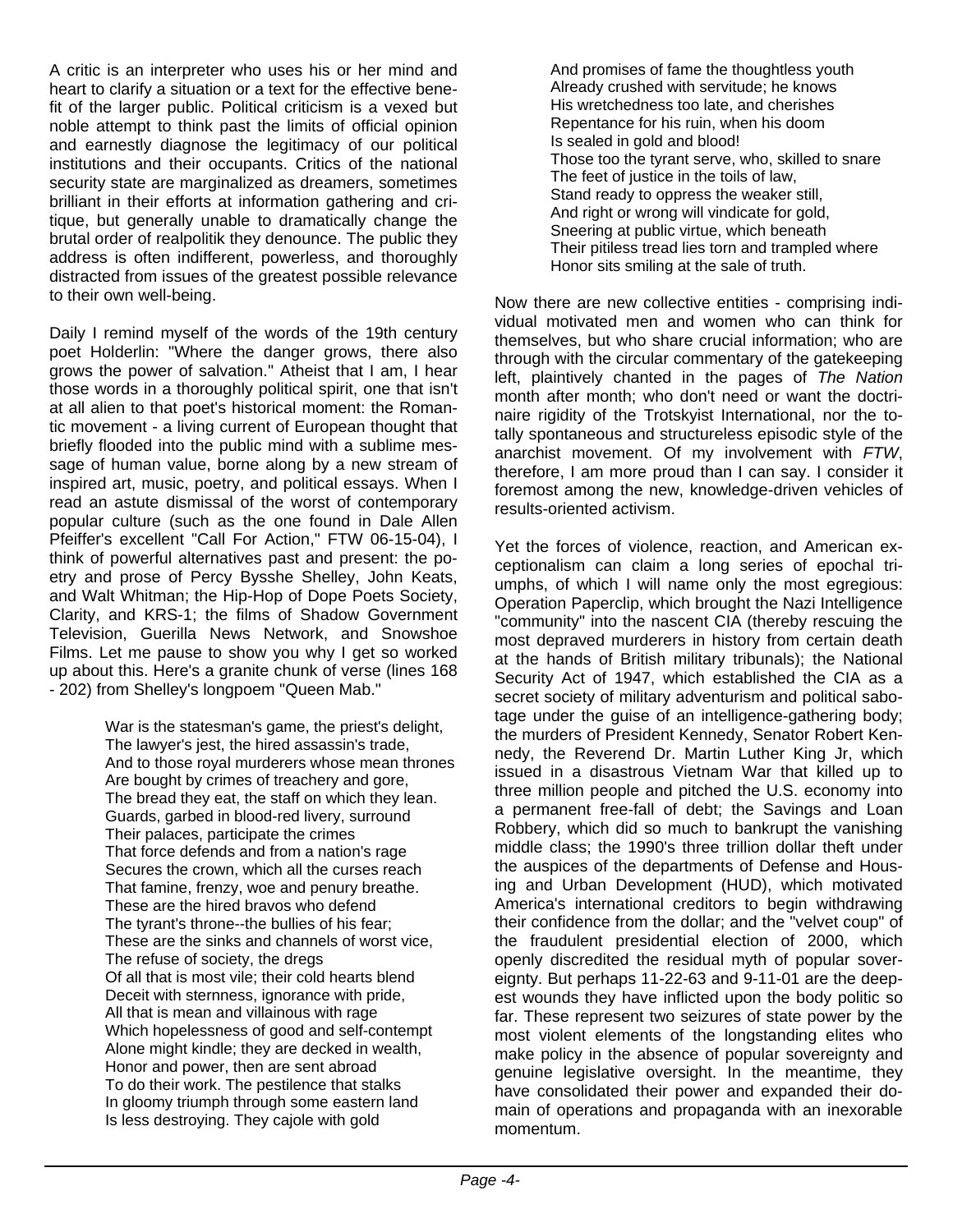Policy is no longer driven by leadership figures, but by consortia of mutually interested elites. Like the forty years since 11-22, the three years since 9-11 have seen exponential growth in defense spending as a portion of the USG's annual budget. Between forty-six and fiftythree cents of every tax dollar we pay goes to military debt payments, salaries, deployments, and weapons stockpiling. This flood of capital into the arms industry drives a domestic policy of despair and a "foreign" policy of violence. Weapons are expended so that they can be replaced; their manufacture enriches Lockheed-Martin, the largest purveyor of lethal weapons in the world, and its competitive partners. In pursuit of new raw materials to seize and new markets to monopolize, corporations and their clients drive policy toward aggressive expansionism. CIA is the spearhead of the war process, so its activity has been cloaked from all genuine Congressional interference. The beauty of the CIA's position is that it apparently always takes its orders from the President, but for the most part it also insures that the President orders roughly what CIA wants. When he doesn't do so, and seeks to replace their programs with his own initiative, he is murdered; when he insists on forming his own intelligence apparatus inside the White House or the Pentagon - as in the Nixon and G. W. Bush administrations, respectively - the CIA is likely to destroy the administration. Whenever the latter occurs, the administration is unseated on the strength of some nonviolent crime like a "third rate burglary" or the disclosure of a CIA operative's identity. Bombing Vietnam and Cambodia or Afghanistan and Iraq at the cost of thousands of lives never ranks as an impeachable offense.

Only a handful of Senators have endured the overwhelming personal and political risk of applying even a kernel of real power to the disciplining of the Intelligence "community": Senators Frank Church, Gary Hart, Richard Schweiker, Richard Shelby, Charles Grassley, and Rep. James Trafficant are among this small number; in wishful moments, I'm tempted to list John Kerry there.

Since the Vietnam War, the diplomatic arm of the U.S. government has withered into a propagandistic rubberstamp instrument. Whereas the Department of State was once so powerful that its Secretary shaped foreign policy by reporting viable options to the Chief Executive, today the Department has been reduced to visa functions, information gathering, and statute enforcement. But as we've seen (and as former U.S. Consulate and Foreign Service official Mike Springman has made bitterly clear from personal experience), CIA regularly overrides the visa authority of State (often with murderous results), and intelligence agents of all sorts violate the Arms Export Control Act at with an institutionalized impunity. To view the heartbreaking laxity of this law, see the page on the website of the State Department which explains its mandate.

One more bitter irony is the CIA's use of the State Department as a hidden channel for its covert programs; more broadly, State is a tool for the implementation of policies driven by the lobbies from oil, arms, drugs, and construction. If it were really a public (and not a private) institution, the diplomatic arm of a democratic government, it would advance diplomacy-based solutions to international crises . Instead, private firms (e.g., Kellog, Brown and Root; DynCorp; Halliburton; Bell; Bechtel; Boeing; etc.) and their proxies in the NSA and NSC (e.g. Oliver North, Elliot Abrams, John Poindexter, etc) and CIA (e.g. Ray Cline, Laili Helms, etc.) wield it as one special sword-and-shield in their vast tactical arsenal. Colin Powel, the current Secretary, is a military man whose rise to power began with his cover-up of the Mi Lai massacre. Where the public perception of Powell's role in the months leading up to Gulf War II was that of a moderate who pushed for diplomacy, at the crucial moment Powell neither strategized for such a policy, nor resigned in protest: he became the very spokesperson of the martial policy he had formerly seemed to oppose. In doing so by means of false documents, it's been suggested that Powell made the State Department look both servile and conniving. And he certainly committed a repetition of the "moral suicide" that started his political career.

So much for diplomacy. As for an informed electorate, all major American newspapers and television networks are owned by defense corporations like G.E. The Permanent Warfare State has absorbed the media into its own project, neutralizing mainstream American journalism. Even the largest and oldest Leftist journal, *The Nation*, utterly fails the 9-11 test that any reliable news outlet must pass. In this case, as in that of 11-22, journalistic integrity can be measured by the frequency with which the phrase "intelligence failures" appears in its pages. As I've written elsewhere, crime and failure are not the same thing.

Elsewhere on the Left, Noam Chomsky and Alexander Cockburn seem to me quite wrong about 11-22 and its significance, though they are otherwise important critics of the long history of imperial American violence and political sabotage. Yet both writers argue that leadership figures count so much less than the elites they represent, that it doesn't much matter who is in office. This kind of thinking prizes independence more than insight; since others quarrel over who bears primary responsibility for the JFK murder, one can easily find a fresh position by simply declaring that the assassination itself is a red herring, the wrong place to look for an understanding of politico-economic reality. A single hearing of the American University Speech, a single reading of NSAM-263, ought to persuade anyone so circumspect as Noam Chomsky that unique officeholders do emerge, at least once or twice per century. But it doesn't.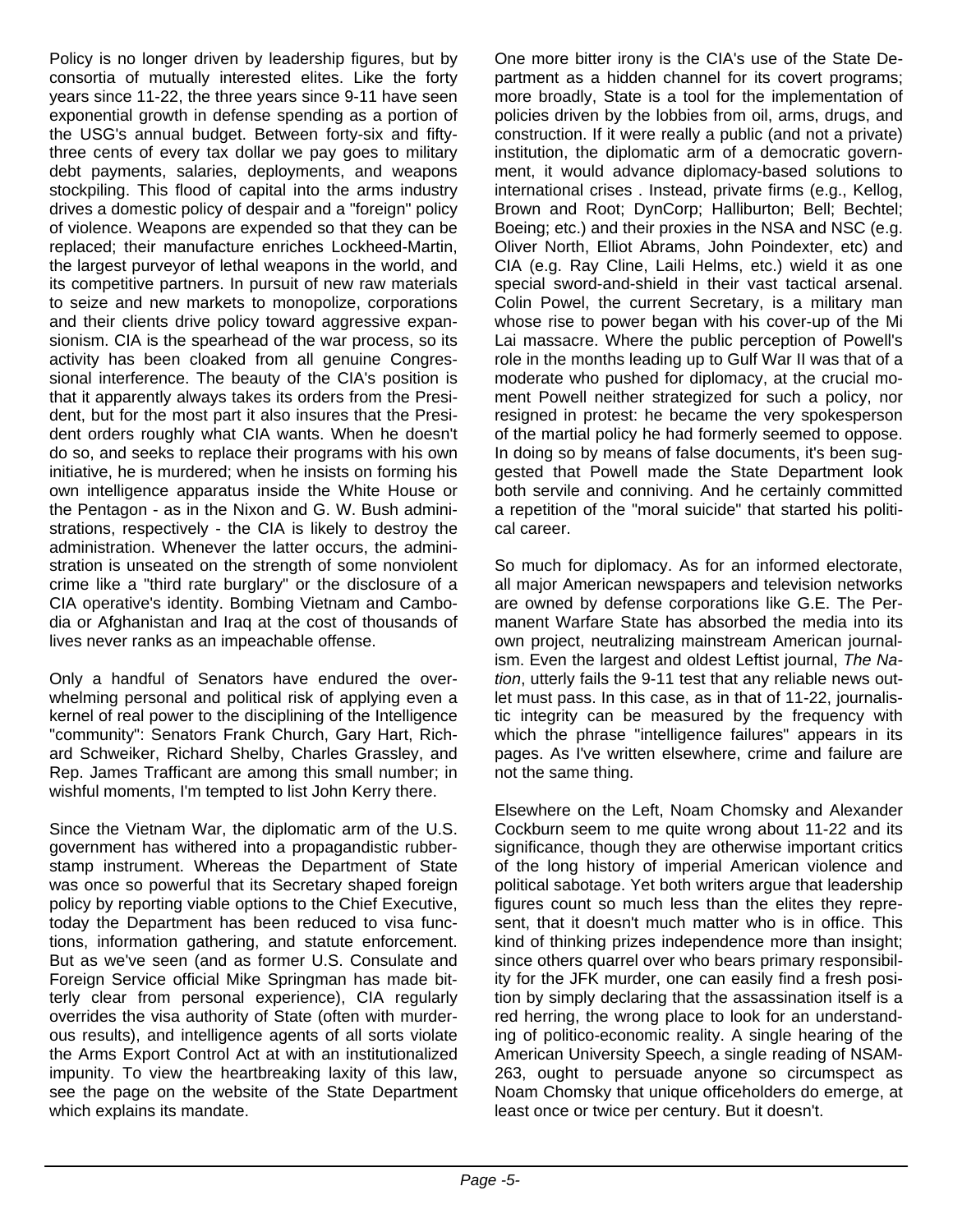Because of their genius and the painful but powerful psychic integrity of their inner lives, the brothers Kennedy were gradually transformed from opportunistic anti-communists into prophets of peace, justice, and diplomacy. Having read NSAMs 263 and 273, having heard the recordings of the American University speech and Robert Kennedy's speech at Cape Town, and having seen the Zapruder film one thousand times, one can appreciate what was at stake in the period of heightened political struggle that began in January 1961 and ended in June 1968. Whereas Rush To Judgment was the best-selling book in America throughout 1966, most of today's journalistic readership considers the passage of the JFK Records Act a proof that there is nothing significant in the files, so that reading about them would be a waste of effort. Paradoxically and yet predictably, the passage of the JFK Records Act marks the beginning of the period in which 11-22-63 no longer matters much in the official political order. Even if by some miracle LBJ, Hoover, Ed Lansdale and Alan Dulles were posthumously tried and found heinously guilty, nothing would change in the affairs of the current regime. The Carter Administration marks the end of presidential politics for the victors of 1964 and their hangers on. Current and future administrations do not share with Johnson, Nixon, and Ford the personal terror of being found out regarding "The Whole Bay of Pigs thing."

Disputes among critics are harmless compared to the government's assault on the public mind. Given what we now know about the national and global consequences of this assassination, our trouble in 2004 has grown more or less directly out of 11-22-63. And in response to the pressures of recession, the Patriot Act, endless war, and the events of 9-11-01 - in other words, in response to the dawning reality of Peak Oil - the Political Justice movement is indeed growing, and many of those drawn to it find themselves led on as if by a specter to the 9-11 and / or the Kennedy Assassinations. Whether their initial interest is in heroin traffic, CIA black ops, police malfeasance, Constitutional history, the Federal Reserve, US-Latin American economic partnership, or any other aspect of the modern world, sooner or later the myriad implications of these events become relevant, and on looking at the evidence, another critic is born.

#### **Wrong In All Directions: The Term "Conspiracy Theory"**

This phrase is among the tireless workhorses of establishment discourse. Without it, disinformation would be much harder than it is. "Conspiracy theory" is a trigger phrase, saturated with intellectual contempt and deeply anti-intellectual resentment. It makes little sense on its own, and while it's a priceless tool of propaganda, it is worse than useless as an explanatory category.

"Theory" is a term from Plato, derived from the Ancient

Greek *theorein*, "to see." From it we get the word "theater." Theory is a conceptual overview of the way something works. In science, the word refers to a guiding set of concepts derived from testable hypotheses about a domain of facts in nature or procedures in an art.

When the evidence is gathered together, some observer sees it in such a way that it configures an hypothesis.

When that hypothesis is verified by induction and experiment, it can be gathered together with similar hypotheses from analogous cases.

If we say, *9-11 was orchestrated by the bin Laden organization, the Pakistani intelligence agency, and elements of the neoconservative group that seized power in 2000*, that's an hypothesis, derived logically from a set of documented facts that constitute evidence. It isn't a theory. It can become part of a theory if it's joined with other hypotheses into a coherent descriptive pattern that can help to predict future events in general terms.

For instance, the amply demonstrated hypothesis that the 35th President of the United States was murdered by a consortium of interests including the CIA, Cuban exiles, organized crime, and the military. 11-22 and 9-11 are examples of premeditated murder by more than one person - in law, they are cases of conspiracy to commit murder (and fraud, and perjury, and treason). Taken together, they imply a theory whose greatest expression is the work of Peter Dale Scott, who coined the term *deep politics*: "the constant, everyday interaction between the constitutionally elected government and forces of violence, forces of crime, which appear to be the enemies of that government." Deep politics is a robust theory, a powerful explanatory account of demonstrable phenomena; it applies to myriad cases and offers a unified understanding of their causes and meanings. Like Goethe's conceptual account of color, and like Newton's rival account which refuted it, Scott's deeppolitical theory applies uniformly to the domain it describes.

Conspiracy, on the other hand, is a hypothesis about a particular case at hand. The only rigorous meaning that the phrase "conspiracy theory" can have would be that political crimes involving more than one actor are usually exceptional episodes unrelated to one another rather than the ongoing, systemic and unacknowledged relationships between authorities and the criminals they are paid to hinder and to punish.

The appeal of the phrase "conspiracy theory" lies in the slang meaning of "theory": unproven and even unprovable claims about the way things get done in government and business. But there are two problems here.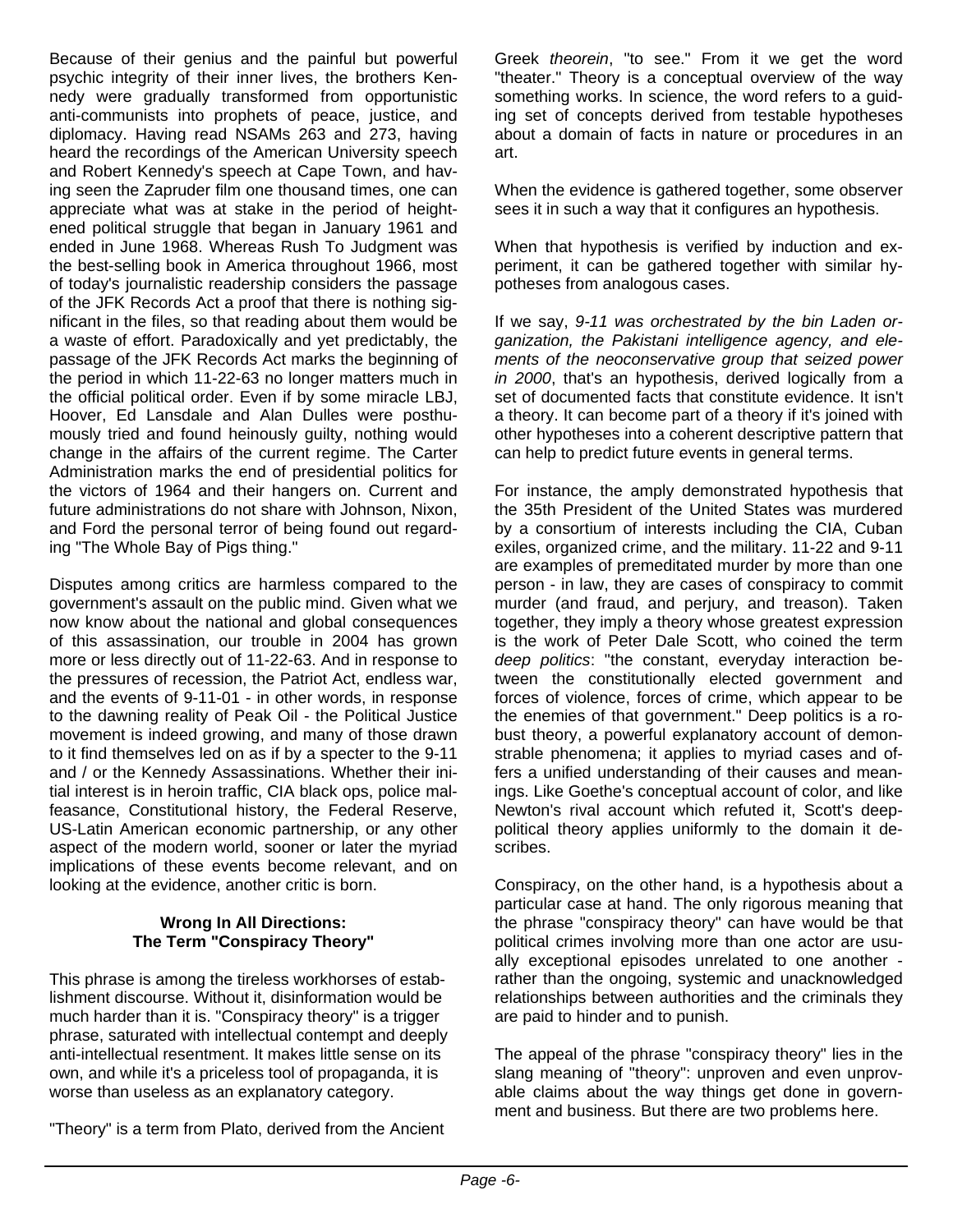First, a theory is still rightly called a theory long after it has been proven, even to the limits of human understanding. Einstein's theory of Relativity and Darwin's theory of evolution are incomplete, like every product of human thought. But they are as certain as any grounds we can give for them, as certain as the palpable facts on which they rest. The public imagines that this word "theory" implies confusion and controversy. It doesn't.

The second problem is this: in order for a theory to be worthy of that name, it must be *falsifiable*. This is a term invented by Karl Popper; it means that your description of events has to be demonstrably true based on valid experiments - or genuine evidence - that might otherwise have proven it demonstrably false. Like the hypotheses that form its bones and flesh, a theory must turn out to be either true or false, or it's not a theory. For instance, consider the beautiful claim that the world is governed by a God who rules by reward and punishment. Nothing observable counts as evidence for or against the claim. If I say "show me a sign," an immediate lightning bolt on my head is not evidence of a God any more than the absence of a sign is evidence against it. Nothing can count as a test, so theism is not a theory; it can be something too wonderful to describe, but - true, false, or paradoxical - it isn't theoretical. Relativity, however, is a theory of the natural world, verified by experiments like Michaelson-Morley which demonstrated its conformity to observable facts - and had the experiments turned out differently, the theory would have been falsified. The public thinks falsifiability means that the theory can already be disproved and is therefore wrong. It actually means that the theory is either right or wrong, but not meaningless.

- In a criminal conspiracy, Arthur Anderson and Enron defrauded investors and employees of billions of dollars. But they also compromised the S.E.C., the Congress, the executive branch, and the duckhunting judicial branch in order to make part of this activity technically legal. That's deep politics.
- In a criminal conspiracy, a core group of Secret Service personnel (Roberts, Greer, Boring, etc.) conspired with elements of the CIA (Phillips, Angleton, Dulles, etc.) to murder the 35th President of the United States. But they also collaborated with organized crime figures (Trafficante, Giancana, Marcello, etc.), paramilitary groups, and international heroin traffickers. That's deep politics.

Because so much of America's real business gets done at a politically deep level, any discussion of it tends to be part of a psychological tug-of-war. The person who brings the undesirable story to the public is "peddling" a conspiracy theory; if the story should happen to be any more complex than "lone gunman does really bad thing for no apparent reason," then it's a "grab-bag" or a

"hodgepodge" of such "theories." In response, the critic is forced to point out that all this hysteria is the byproduct of dangerous levels of denial in the public and in the media.

But I'd like to make a different gesture for a moment, the kind that was often made in response to President Nixon's criminal behavior (and is being made today by authors like Mark Crispin Miller and Robert Jay Lifton). Dumbfounded at the sight of his murderous and selfdefeating hypocrisy, many critics approached Nixon as a walking museum of mental ailments. While G.W.B. has none of Richard Nixon's intellectual resources, his conduct is so irrational that it cries out for analysis in Freudian terms. As the instrument of elites he can't understand, Bush needs to convince himself that the decisions he pronounces are in fact his own. He is the kind of figurehead who really believes that he is steering the ship. Unlike his homicidally clever father, this man has no real-life achievement on which to base an identity of his own. Having never won a fair fight in his life (to borrow a phrase from John Judge), terribly uncomfortable with the failed self he had on his hands "when I was a drinkin' man," Bush became "born again." That's always a radical move to make, and at its best it quiets down a person's inner noise so he or she can hear the wisdom of some sacred text or other. But Bush is not listening, and I suspect his transformation was actually a fool's golden ticket to un-earned self-esteem: in other words, deficit spending.

# **A Call for Action**

**By Dale Allen Pfeiffer**

*(excerpt from full story)*

#### **An End to Business as Usual**

Business as usual can no longer be allowed to proceed. To go on with business as usual is to promote the collapse of civilization, the destruction of ecosystems, the death of billions of human beings, untold suffering and impoverishment for those who survive, and just possibly the extinction of life on this planet at a level to match or exceed the end of the Permian Era. And all this to ease our consciences, as we allow the end play of unbridled greed and ignorance.

We cannot trust our elected leaders to do the right thing, much less our corporations. There is very little time left,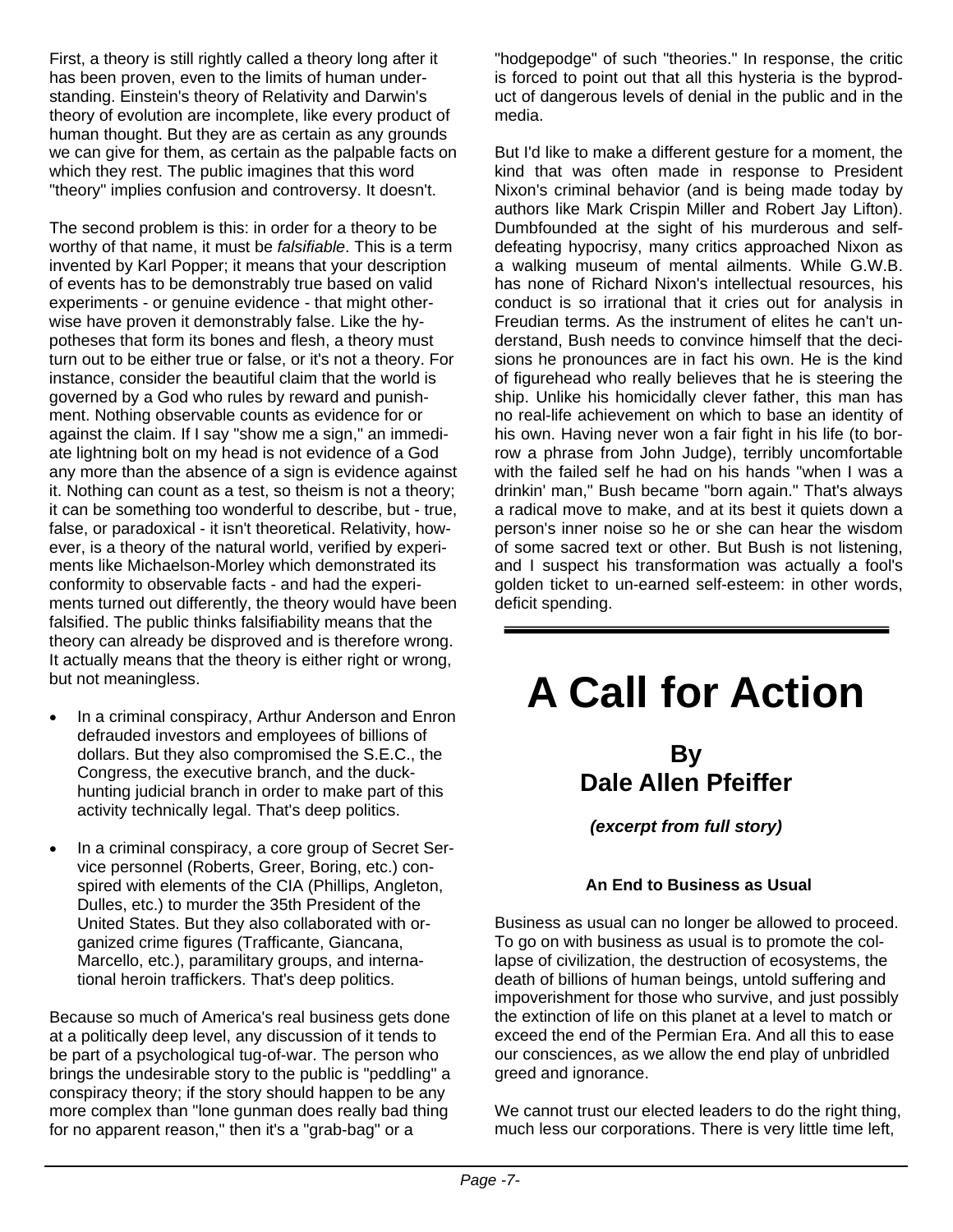and it could very well be impossible at this point to redesign our entire civilization. But we can possibly restructure our own lives and our local communities to survive the transition. This is our duty to generations to come, and to the rest of the biosphere.

But we need options and advice. We need practical suggestions which can be undertaken by individuals, families and small communities. We need guidance on what can be achieved at a local level with limited means. And we need advice on how to achieve this in the most democratic and egalitarian manner possible.

To aid in this, I am here soliciting advice from specialists in various fields, such as permaculture, social ecology, progressive labor, and other disciplines. And I am putting out a call for articles from anyone who feels that she or he has some advice to offer. The topic is: Given the conditions set forth in this paper, what measures can people of limited means undertake to ease their transition into a post-technological world?

The resulting suggestions will be collected, along with this essay, and published. Any profits from this project will be used to educate people about the changes ahead, and hopefully to offer grants in order to help people prepare for the transition.

Dale Allen Pfeiffer Geologist, Science Journalist, Novelist Holly, Michigan, USA April 26th, 2004

*FOR THE COMPLETE "CALL TO ACTION" INCLUD-ING SUBMISSION GUIDELINES, PLEASE SEE:* http://www.fromthewilderness.com/free/ ww3/061504\_call\_action.html



The End of the Oil Age is an anthology of science and geopolitical articles written by Dale Allen Pfeiffer. This collection contains all of the author's major articles about energy depletion, the confluence of environmental problems set to converge upon the world, and the implications for modern civilization. Understanding the global peak of oil production and the North American natural gas cliff is essential for making sense of what is happening in the world today. The book is a warning about the end of hydrocarbon based technological civilization.

The End of the Oil Age by Dale Allen Pfeiffer  $$14.24 + s8h$ 

Get your copy today at: www.fromthewilderness.com!

#### *(***COUP D'ETAT** *— Cont'd from page 2)*

Understanding the resignations is the key to understanding a deteriorating world scene and that America is on the precipice of a presidential and constitutional crisis that will ultimately dwarf the removal of Richard Nixon in 1974.

So why did Tenet and Pavitt resign? We'll explain why and we will provide many clues along the way as we make our case.

#### **HIGH CRIMES AND REALLY STUPID MOVES**

Shortly after the "surprise" Tenet-Pavitt resignations, current and former senior members of the U.S. intelligence community and the Justice Department told journalist Wayne Madsen, a former Naval intelligence officer, that they were directly connected to the criminal investigation of a 2003 White House leak that openly exposed Valerie Plame as an undercover CIA officer. What received less attention was that the leak also destroyed a long-term CIA proprietary intelligence gathering operation which, as we will see, was of immense importance to US strategic interests at a critical moment.

The leak was a vindictive retaliation for statements, reports and actions taken by Plame's husband, former Ambassador Joseph Wilson, which had deeply embarrassed the Bush administration and exposed it to possible charges for impeachable offenses, including lying to the American people about an alleged (and totally unfounded) nuclear threat posed by Iraq's Saddam Hussein. Conservative columnist Robert Novak, the beneficiary of the leak, immediately published it on July 14, 2003 and Valerie Plame's career (at least the covert part) instantly ended. The actual damage caused by that leak has never been fully appreciated.

Wilson deeply embarrassed almost every senior member of the Bush junta by proving to the world that they were consciously lying about one of their most important justifications for invading Iraq: namely, their claim to have had certain knowledge, based on "good and reliable" intelligence, that Hussein was on the brink of deploying a nuclear weapon, possibly inside the United States. It was eventually disclosed that the "intelligence" possessed by the administration was a set of poorly forged documents on letterhead from the government of Niger, which described attempts by Iraq to purchase yellowcake uranium for a nuclear weapons program.

It has since been established by Scott Ritter and others that Iraq's nuclear weapons program had been dead in the water and non-functioning since the first Iraq war.

Wilson was secretly dispatched in February 2002,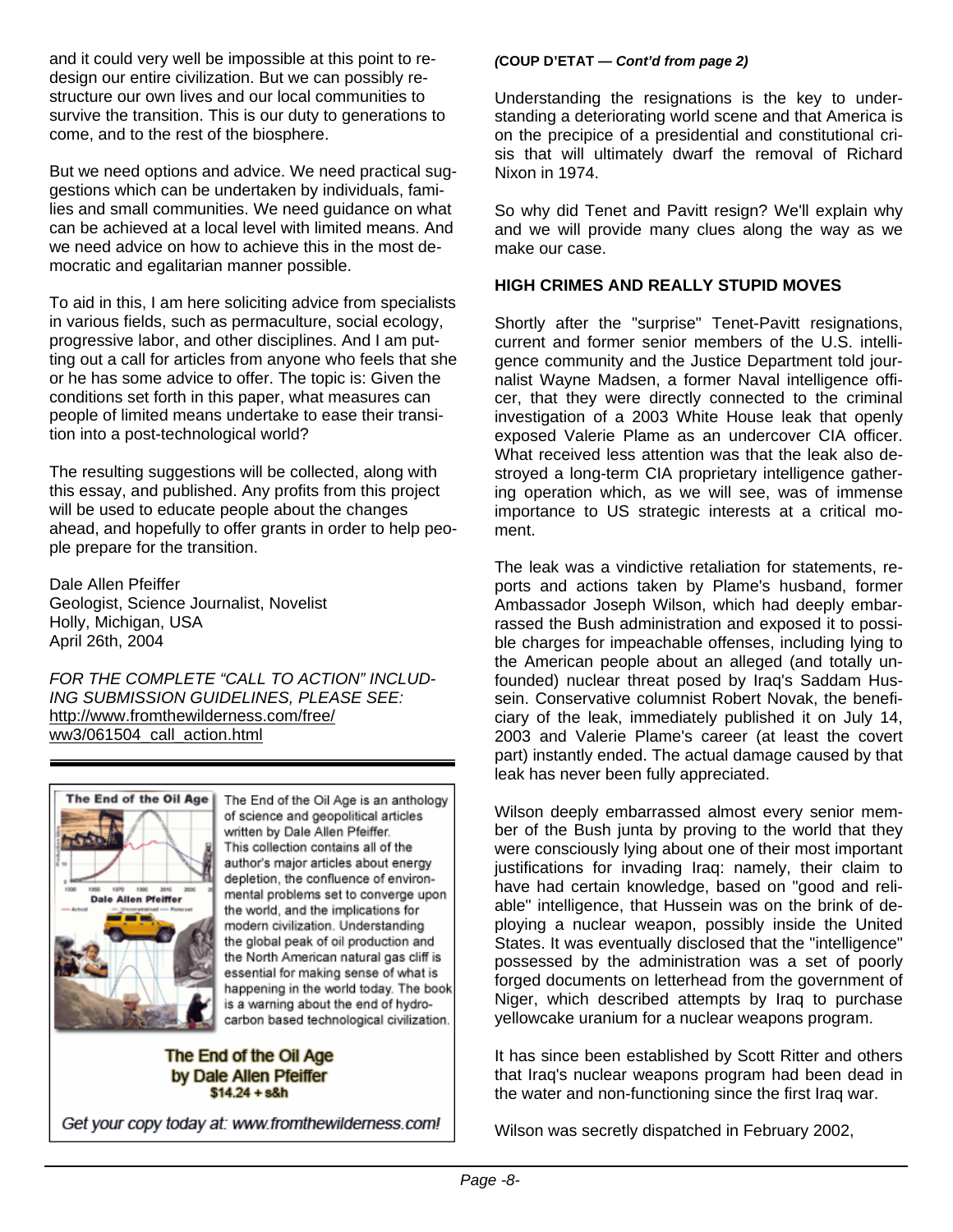on instructions from Dick Cheney to the CIA, to go to Niger and look for anything that might support the material in the documents. They had already been dismissed as forgeries by the International Atomic Energy Agency, the CIA, and apparently everyone else who had seen them. The CIA cautioned the administration, more than once, against using them. Shortly thereafter, Wilson returned and gave his report stating clearly that the allegations were pure bunk and unsupportable.

In spite of this, unaware of the booby traps laid all around them, the entire power core of the Bush administration jumped on the Niger documents as on a battle horse and charged off into in a massive public relations blitz. Bush, Cheney, Rice, Rumsfeld, Powell, Wolfowitz and others - to varying degrees - insisted, testified, and swore that they knew, and had reliable, credible and verified intelligence that Saddam was about to deploy an actual nuclear device built from the Niger yellowcake.

It was full court media press and they successfully scared the pants off of most Americans who believed that Saddam was going to nuke them any second.

George Bush made the charge and actually cited the documents in his 2003 State-of-the-Union address, even after he had been cautioned by George Tenet not to rely on them. In a major speech at the United Nations, Colin Powell charged that Iraq was on the verge of deploying a nuke and had been trying to acquire uranium. Dick Cheney charged in several speeches that Saddam was capable of nuclear terror. And shortly before the invasion, when asked in a television interview whether there was sufficient proof and advance warning of the Iraqi nuclear threat, a smug and confident Condoleezza Rice quipped, "If we wait for a smoking gun, that smoking gun may be a mushroom cloud over an American city." Rice was lying through her teeth.

By July of 2003, as the Iraqi invasion was proving to be a protracted and ill-conceived debacle, executed in spite of massive resistance from within military, political, diplomatic and economic cadres, there was growing disgust within many government circles about the way the Bush administration was running things. The mention of Wilson's report came in July though his name was not disclosed. It suggested corroborative evidence of criminal, rather than stupid, behavior by the administration. The San Francisco Chronicle reported:

A senior CIA official, who spoke on condition of anonymity, said the intelligence agency informed the White House on March 9, 2002 - 10 months before Bush's nationally televised speech - that an agency source who had traveled to Niger could not confirm European intelligence reports that Iraq was attempting to buy uranium from the West African country.

Note the reference to an Agency source.

It was inevitable that Wilson would move from no comment, to statements given on condition of anonymity, and finally into the public spotlight. That he did, in a July 6th New York Times Editorial titled "What I Didn't Find in Africa." Soon he was giving interviews everywhere.

On July 14th Novak published the column outing Wilson's wife, Valerie Plame. As a result, any criminal investigation of the Plame leak will also go into the Niger documents and any crimes committed which are materially related to Plame's exposure.

Instead of retreating, Wilson advanced. In Septmeber he went public, writing editorials and granting interviews which thoroughly exposed the Bush administration's criminal use of the documents, Cheney's lies about the mission, and all the other lies used to deceive the American people into war.

At the moment he went on the record, Wilson became another legally admissible, corroborative evidentiary source; a witness available for subpoena and deposition, ready to give testimony to the high crimes and misdemeanors he has witnessed.

**First Clue:** James Pavitt was Valerie Plame's boss. So was George Tenet.

#### **HOW THE TRAP WAS SET**

Conflicting news reports suggest that perhaps several sets of the documents were delivered simultaneously to several recipients. I could find only one news story (out of almost 60 I have reviewed) which indicated just when the Niger papers were first put into play. One of the most fundamental questions in journalism, "when?" was omitted from every major press organization's coverage except for a single story from the Associated Press on July 13th.

… *[T]he forged Niger government documents, showing attempts by Iraq to purchase yellowcake, were delivered by unknown sources to a journalist working for Italy's Corriere della Sera which then gave them to the Italian intelligence service. She then reportedly gave them to Italian intelligence agents who gave them to the US embassy. Seymour Hersh of the New Yorker also offered this version indicating that the documents had surfaced in Italy in the fall of 2001.* 

The fall of 2001. That means that the documents were created no more than three and a half months after September 11th.

The earliest press report mentioning the documents was a March 7, 2003 story in *The Financial Times*.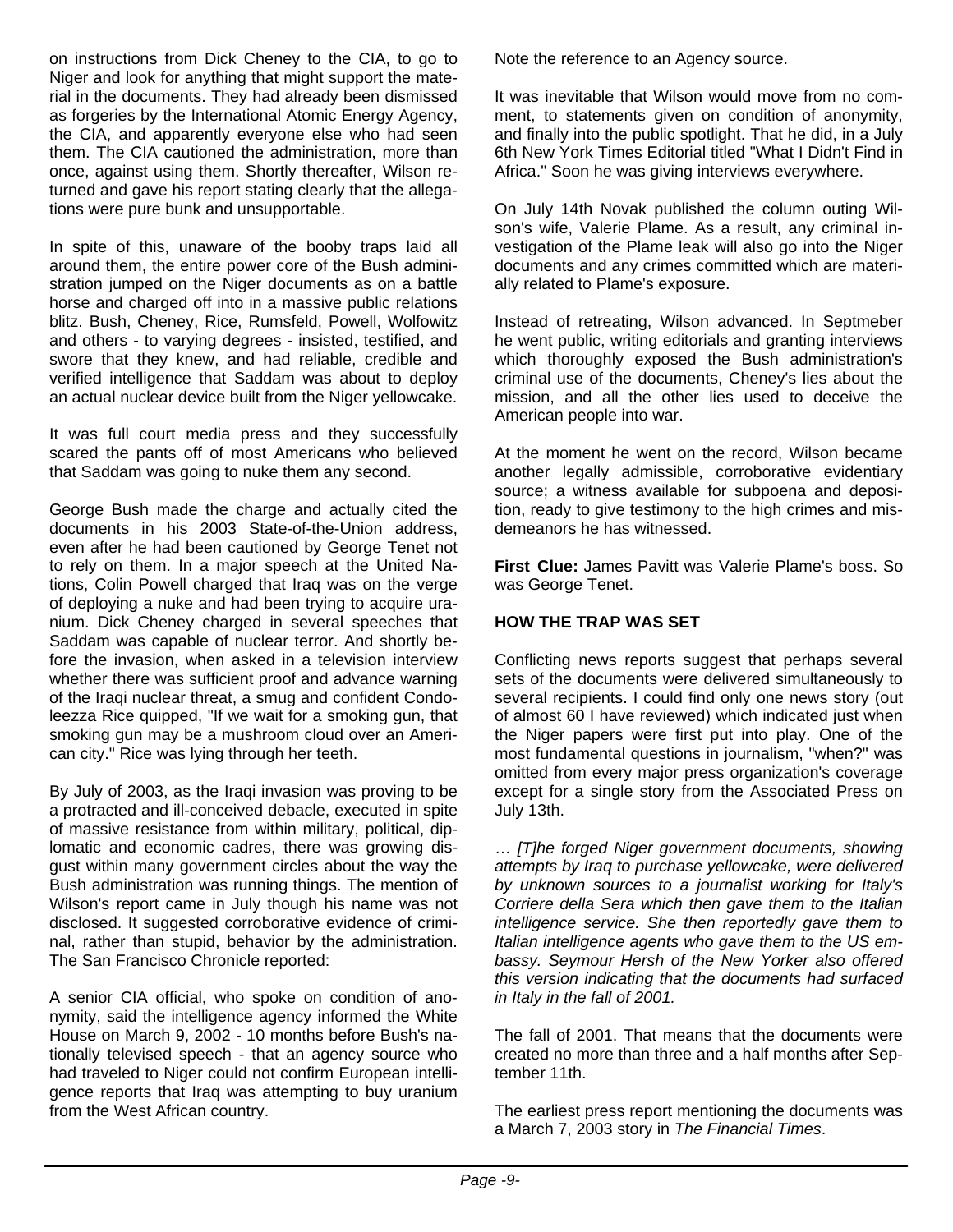On that day, Mohammed El Baradei, head of the International Atomic Energy Agency reported to the UN Security Council that the documents were forgeries. The story contained a revealing paragraph.

*"The allegation about the uranium purchase first surfaced in a UK government dossier published on September 24 last year about Iraq's alleged weapons programmes, though it did not name Niger. Niger was first named when the US State Department elaborated on the allegations on December 19 [2002]…* 

Canada's Globe and Mail reported on March 8, 2003:

*…[T]he forgeries were sold to an Italian intelligence agent by a con man some time ago and passed on to French authorities, but the scam was uncovered by the IAEA [International Atomic Energy Agency] only recently, according to United Nations sources familiar with the investigation. The documents were turned over to the IAEA several weeks ago.* 

*"In fact, the IAEA says, there is no credible evidence that Iraq tried to import uranium ore from the Central African country in violation of UN resolutions.* 

*"Based on thorough analysis, the IAEA has concluded, with the concurrence of outside experts, that these documents, which formed the basis for the reports of these uranium transactions between Iraq and Niger, are, in fact, not authentic," Mr. El Baradei told the UN Security Council Friday….* 

The *Chicago Tribune* reported on March 13, 2003, "Forged documents that the United States used to build its case against Iraq were likely written by someone in Niger's embassy in Rome who hoped to make quick money, a source close to the United Nations investigation said.

The *Washington Post* gave yet a different story, also on March 8, 2003:

*…Knowledgeable sources familiar with the forgery investigation described the faked evidence as a series of letters between Iraqi agents and officials in the central African nation of Niger. The documents had been given to the U.N. inspectors by Britain and reviewed extensively by U.S. intelligence. The forgers had made relatively crude errors that eventually gave them away - including names and titles that did not match up with the individuals who held office at the time the letters were purportedly written, the officials said…"* 

*…The CIA, which had also obtained the documents, had questions about "whether they were accurate," said one intelligence official, and it decided not to include them in its file on Iraq's program to procure weapons of* 

mass destruction.

In a follow-up story on March 13th the Post reported:

*It's something we're just beginning to look at," a senior law enforcement official said yesterday. Officials are trying to determine whether the documents were forged to try to influence U.S. policy, or whether they may have been created as part of a disinformation campaign directed by a foreign intelligence service...* 

*…The phony documents - a series of letters between Iraqi and Niger officials showing Iraq's interest in equipment that could be used to make nuclear weapons came to British and U.S. intelligence officials from a third country. The identity of the third country could not be learned yesterday.* 

What if it wasn't a foreign intelligence service? I had been suspicious that a Watergate-like coup was forming immediately after reading the first few stories about the documents. I was convinced when the *AP* reported on March 14, 2003 (just days before the Iraqi invasion) that the ranking Democrat on the Senate Intelligence Committee had called for an FBI investigation of the documents' origins. The *Boston Globe* reported two days later that the Senator was specifically seeking to determine whether administration officials had forged the documents themselves to marshal support for the invasion.

The request was not nearly as significant to me as who it had come from - Jay Rockefeller of the Standard Oil Rockefellers. An oil dynasty was calling for an investigation of a bunch of oil men. Somebody was screwing up big time.

Seymour Hersh dropped a major bombshell that went virtually unnoticed, 54 paragraphs deep into an October 27, 2003 story for the New Yorker titled "The Stovepipe."

*Who produced the fake Niger papers? There is nothing approaching a consensus on this question within the intelligence community. There has been published speculation about the intelligence services of several different countries. One theory, favored by some journalists in Rome, is that [the Italian intelligence service] Sismi produced the false documents and passed them to Panorama for publication.* 

*"Another explanation was provided by a former senior C.I.A. officer. He had begun talking to me about the Niger papers in March, when I first wrote about the forgery, and said, 'Somebody deliberately let something false get in there.' He became more forthcoming in subsequent months, eventually saying that a small group*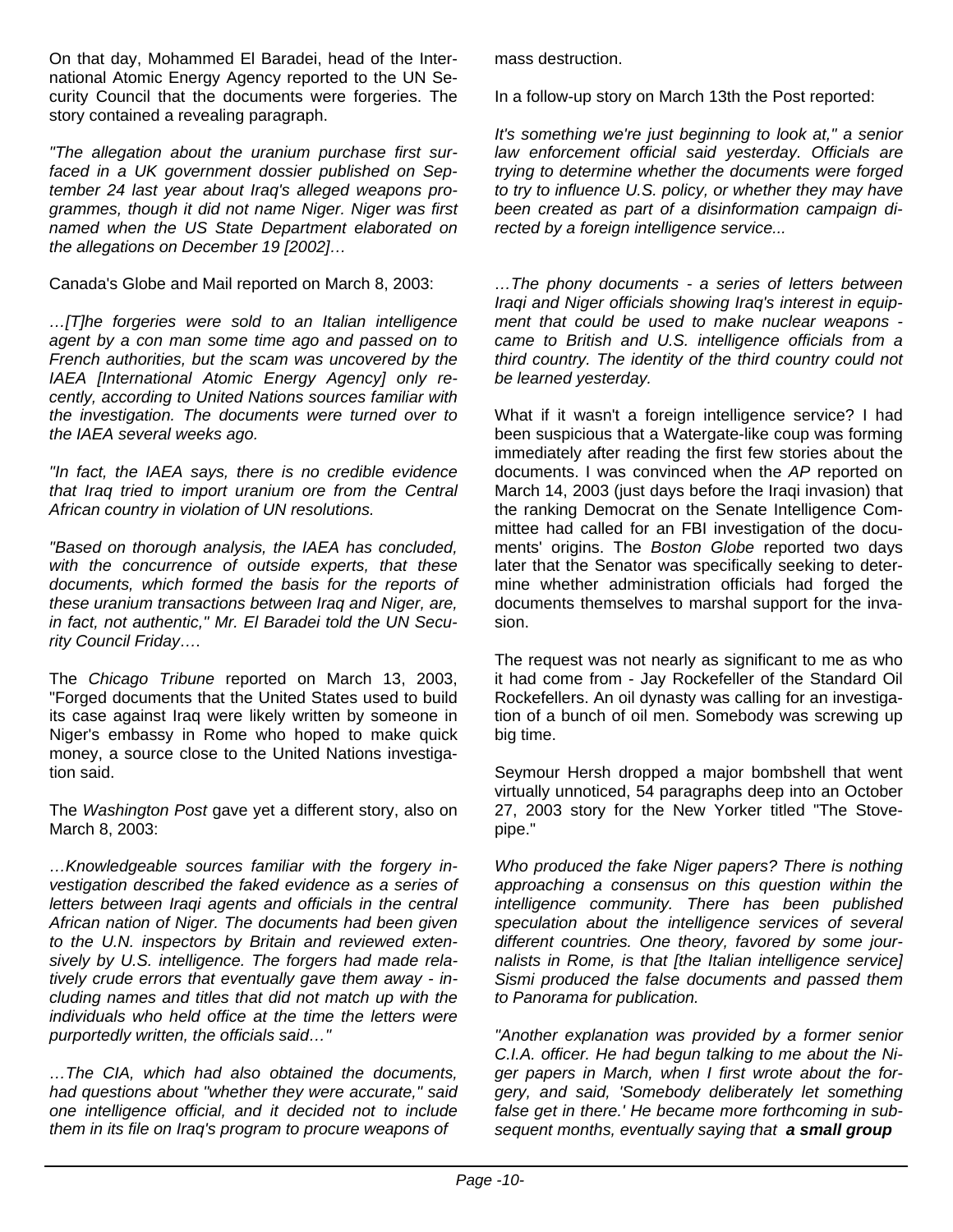*of disgruntled retired C.I.A. clandestine operators had banded together in the late summer of last year and drafted the fraudulent documents themselves. [emphasis added]* 

Hersh's revelation provided corroboration for something I and others, like the renowned political historian Peter Dale Scott, had been suspecting for a long time. The CIA was fighting back. This was a well orchestrated, long-term covert operation - exactly what the CIA does all over the world.

#### **POINT OF NO RETURN**

Willing disclosure of the identity of a covert operative is a serious felony under Federal law, punishable by fine and/or imprisonment. The Intelligence Identities Protection Act of 1982 makes it a crime for anyone with access to classified information to intentionally disclose information identifying a covert operative. The penalties get worse for doing it to a deep cover Direcorate of Operations (DO) case officer (as opposed to an undercover DEA Agent).

After John Ashcroft was forced to recuse himself from the case, Patrick Fitzgerald, the U.S. Attorney in Chicago, was transferred to Washington and appointed special prosecutor in the Plame case.

Robert Novak, rightly standing by the journalistic code of ethics, has steadfastly refused to identify his White House source. We would do the same thing in his shoes. The investigation is nearing a climax with pending issuance of criminal indictments. Press reports citing sources close to the investigation have directly and indirectly pointed fingers at Dick Cheney and his Chief of Staff, Lewis "Scooter" Libby, as suspects.

**Second clue:** The criminal investigation of the Plame leak was investigated after a September 2003 formal request from the CIA, approved by George Tenet.

Not only was Plame's cover blown, so was that of her cover company, Brewster, Jennings & Associates. With the public exposure of Plame, intelligence agencies all over the world started searching data bases for any references to her (TIME Magazine). Damage control was immediate, as the CIA asserted that her mission had been connected to weapons of mass destruction.

However, it was not long before stories from the *Washington Post* and the *Wall Street Journal* tied Brewster, Jennings & Associates to energy, oil and the Saudiowned Arabian American Oil Company, or ARAMCO. Brewster Jennings had been a founder of Mobil Oil company, one of Aramco's principal founders.

#### **According to additional sources interviewed by**

**Wayne Madsen,** Brewster Jennings was, in fact, a wellestablished CIA proprietary company, linked for many years to ARAMCO. The demise of Brewster Jennings was also guaranteed the moment Plame was outed.

It takes years for Non-Official Covers or NOCs, as they are known, to become really effective. Over time, they become gradually more trusted; they work their way into deeper information access from more sensitive sources. NOCs are generally regarded in the community as among the best and most valuable of all CIA operations officers and the agency goes to great lengths to protect them in what are frequently very risky missions.

By definition, Valerie Plame was an NOC. Yet unlike all other NOCs who fear exposure and torture or death from hostile governments and individual targets who have been judged threats to the United States, she got done in by her own President, whom we also judge to be a domestic enemy of the United States.

Moreover, as we will see below, Valerie Plame may have been one of the most important NOCs the CIA had in the current climate. Let's look at just how valuable she was.

#### **ARAMCO**

According to an April 29, 2002 report in Britain's *Guardian*, ARAMCO constitutes 12% of the world's total oil production; a figure which has certainly increased as other countries have progressed deeper into irreversible decline.

ARAMCO is the largest oil group in the world, a stateowned Saudi company in partnership with four major US oil companies. Another one of Aramco's partners is Chevron-Texaco which gave up one of its board members, Condoleezza Rice, when she became the National Security Advisor to George Bush. All of ARAMCO's key decisions are made by the Saudi royal family while US oil expertise, personnel and technology keeps the cash coming in and the oil going out. ARAMCO operates, manages, and maintains virtually all Saudi oil fields – 25% of all the oil on the planet.

#### It gets better.

According to a *New York Times* report on March 8th of this year, ARAMCO is planning to make a 25% investment in a new and badly needed refinery to produce gasoline. The remaining 75% ownership of the refinery will go to the only nation that is quickly becoming America's major world competitor for ever-diminishing supplies of oil: China.

Almost the entire Bush administration has an interest in ARAMCO.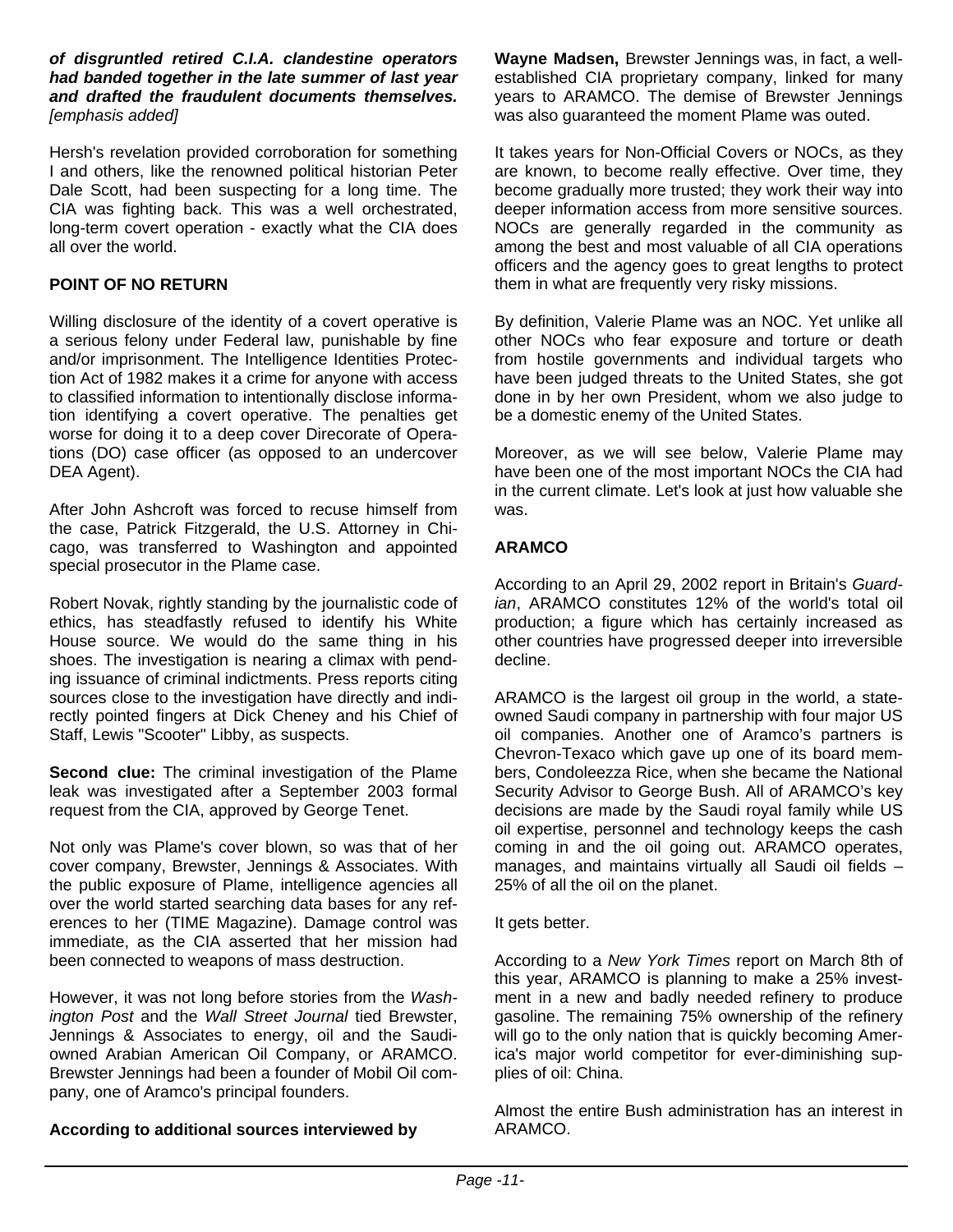The *Boston Globe* reported that in 2001 ARAMCO had signed a \$140 million multi-year contract with Halliburton, then chaired by Dick Cheney, to develop a new oil field. Halliburton does a lot of business in Saudi Arabia. Current estimates of Halliburton contracts or joint ventures in the country run into the tens of billions of dollars.

So do the fortunes of some shady figures from the Bush family's past.

As recently as 1991 ARAMCO had Khalid bin Mahfouz sitting on its Supreme Council or board of directors. Mahfouz, Saudi Arabia's former treasurer and the nation's largest banker, has been reported in several places to be Osama bin Laden's brother in law. However, he has denied this and brought intense legal pressure to bear demanding retractions of these allegations. He has major partnership investments with the multibillion dollar Binladin Group of companies and he is a former director of BCCI, the infamous criminal drugmoney laundering bank which performed a number of very useful services for the CIA before its 1991 collapse under criminal investigation by a whole lot of countries.

As Saudi Arabia's largest banker he handles the accounts of the royal family and - no doubt - ARAMCO, while at the same time he is a named defendant in a \$1 trillion lawsuit filed by 9/11 victim families against the Saudi government and prominent Saudi officials who, the suit alleges, were complicit in the 9/11 attacks.

Both BCCI and Mahfouz have historical connections to the Bush family dating back to the 1980s. Another bank (one of many) connected to Mahfouz - the InterMaritime Bank - bailed out a cash-starved Harken Energy in 1987 with \$25 million. After the rejuvenated Harken got a nobid oil lease in 1991, CEO George W. Bush promptly sold his shares in a pump-and-dump scheme and made a whole lot of money.

Knowing all of this, there's really no good reason why the CIA should be too upset, is there? It was only a long-term proprietary and deep-cover NOC - well established and consistently producing "take" from ARAMCO (and who knows what else in Saudi Arabia). It was destroyed with a motive of personal vengeance (there may have been other motives) by someone inside the White House.

From the CIA's point of view, at a time when Saudi Arabia is one of the three or four countries of highest interest to the US, the Plame operation was irreplaceable.

**Third clue:** Tenet's resignation, which occurred at night, was the first "evening resignation" of a Cabinet-level official since October 1973 when Attorney General Elliott Richardson and his deputy, William Ruckelshaus,

resigned in protest of Richard Nixon's firing of Watergate special prosecutor Archibald Cox. Many regard this as the watershed moment when the Nixon administration was doomed.

#### SAUDI ARABIA

Given that energy is becoming the most important issue on the planet today, if you were the CIA, you might be a little pissed off at the Plame leak. But there may be justification to do more than be angry. Anger happens all the time in Washington. This is something else.

One of the most important intelligence prizes today especially after recent stories in major outlets like the *New York Times* reporting that Saudi oil production has peaked and gone into irreversible decline - would be to know of a certainty whether those reports are correct. The Saudis are denying it vehemently but they are being strongly refuted by an increasing amount of hard data. The truth remains unproven. But the mere possibility has set the world's financial markets on edge. Saudi Oil Minister Ali Naimi came to Washington on April 27th to put out the fires. It was imperative that he calm everybody's nerves as the markets were screaming, "Say it ain't so!"

Naimi said emphatically that there was nothing to worry about concerning either Saudi reserves or ARAMCO's ability to increase production. There was plenty of oil and no need for concern.

*FTW* covered and reported on that event. Writer and energy expert Julian Darley noted that there were some very important ears in the room, listening very closely. He also noted that Naimi's "scientific" data and promises of large future discoveries did not sit well many who are well versed in oil production and delivery.

[See FTW's June 2nd story, "Saudi's Missing Barrels" and our May 2003 story, "Paris Peak Oil Conference Reveals Deepening Crisis." In that story FTW editor Mike Ruppert was the first to report on credible new information that Saudi Arabia had possibly peaked.]

If anybody has the real data on Saudi fields it is either ARAMCO or the highest levels of the Saudi royal family.

The answer to the Saudi peak question will determine whether Saudi Arabia really can increase production quickly, as promised. If they can't, then the US economy is going to suffer bitterly, and it is certain that the Saudi monarchy will collapse into chaos. Then the nearby US military will occupy the oilfields and the U.S. will ultimately Balkanize the country by carving off the oil fields - which occupy only a small area near the East coast. That U.S. enclave would then provide sanctuary to the leading members of the royal family who will have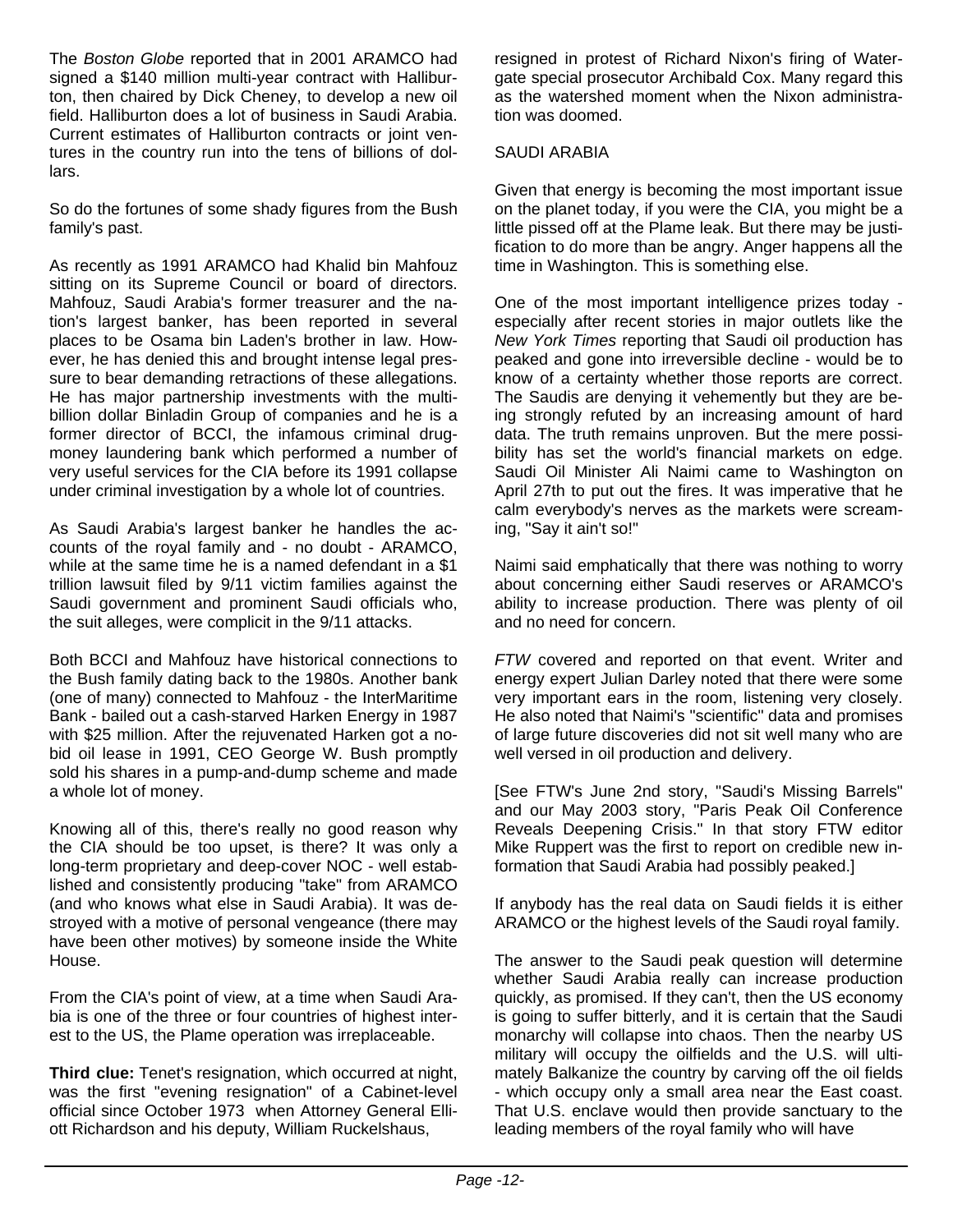agreed to keep their trillions invested in Wall Street so the US economy doesn't collapse.

So far the Saudis haven't had to prove that they could increase production due to convenient terror attacks at oil fields, and more "debates" within OPEC.

**Fourth clue:** Bush and Cheney have both hired or consulted private criminal defense attorneys in anticipation of possible indictments of them and/or their top assistants in the Plame investigation. On June 3, just hours before Tenet suddenly resigned, President Bush consulted with and may have retained a criminal defense attorney to represent him in the Plame case.

According to various press reports Bush has either retained or consulted with powerhouse attorney Jim Sharp, who represented Iran-contra figure retired Air Force Major General Richard Secord; Enron's Ken Lay; and Watergate co-conspirator Jeb Stuart Magruder. All three were facing criminal rather than civil charges. Either way, a clear signal has been sent that Bush expects to be either called to testify (which was a precursor in Watergate to a criminal indictment of Richard Nixon) or be named as a defendant. Either way, the President's men are falling faster than their counterparts fell in Watergate, and the initial targets are much higher up the food chain.

Cheney's attorney is Terrence O'Donnell, a partner of the Williams and Connolly law firm. O'Donnell worked for then White House chief of staff Cheney in the Ford administration and as General Counsel for the Pentagon when Cheney was Defense Secretary under the first President Bush. He has been representing the Vice President in criminal and civil cases involving Cheney's chairmanship of Halliburton. These include a Justice Department investigation of Halliburton for alleged payment of bribes to Nigerian political leaders and a stockholders' fraud law suit against Halliburton. O'Donnell also represented former CIA director John Deutch when he was accused of violating national security by taking his CIA computer home and surfing the Internet while it contained hundreds of highly-classified intelligence documents.

#### **SPRINGING THE TRAP**

Now, seemingly all of a sudden, Bush and Cheney are in the crosshairs. Cheney has been questioned by Fitzgerald within the last week.

The CIA Director's job by definition, whether others like it or not, is to be able to go to his President and advise him of the real scientific data on foreign resources (especially oil); to warn him of pending instability in a country closely linked to the US economy; and to tell him what to plan for and what to promise politically in his

foreign policy. In light of her position in the CIA's relationship with Saudi Aramco, the outing of Valerie Plame made much of this impossible. In short, the Bush leak threatened National Security.

Former White House Counsel and Watergate figure John Dean, writing for the prestigious legal website findlaw.com on June 4th made some very ominous observations that appear to have gone unnoticed by most.

*This action by Bush is a rather stunning and extraordinary development. The President of the United States is potentially hiring a private criminal defense lawyer. Unsurprisingly, the White House is doing all it can to bury the story, providing precious little detail or context for the President's action…* 

*…But from what I have learned from those who have been quizzed by the Fitzgerald investigators it seems unlikely that they are interviewing the President merely as a matter of completeness, or in order to be able to defend their actions in front of the public. Asking a President to testify - or even be interviewed - remains a serious, sensitive and rare occasion. It is not done lightly. Doing so raises separation of powers concerns that continue to worry many…* 

*…If so - and if the person revealed the leaker's identity to the President, or if the President decided he preferred not to know the leaker's identity. - Then this fact could conflict with Bush's remarkably broad public statements on the issue. He has said that he did not know of "anybody in [his] administration who leaked classified information." He has also said that he wanted "to know the truth" about this leak.* 

*If Bush is called before the grand jury, it is likely because Fitzgerald believes that he knows much more about this leak than he has stated publicly.* 

*Perhaps Bush may have knowledge not only of the leaker, but also of efforts to make this issue go away - if indeed there have been any. It is remarkably easy to obstruct justice, and this matter has been under various phases of an investigation by the Justice Department since it was referred by the CIA last summer…* 

*…On this subject, I spoke with an experienced former federal prosecutor who works in Washington, specializing in white collar criminal defense (but who does not know Sharp). That attorney told me that he is baffled by Bush's move - unless Bush has knowledge of the leak. "It would not seem that the President needs to consult personal counsel, thereby preserving the attorney-client privilege, if he has no knowledge about the leak," he told me.* 

*What advice might Bush get from a private defense*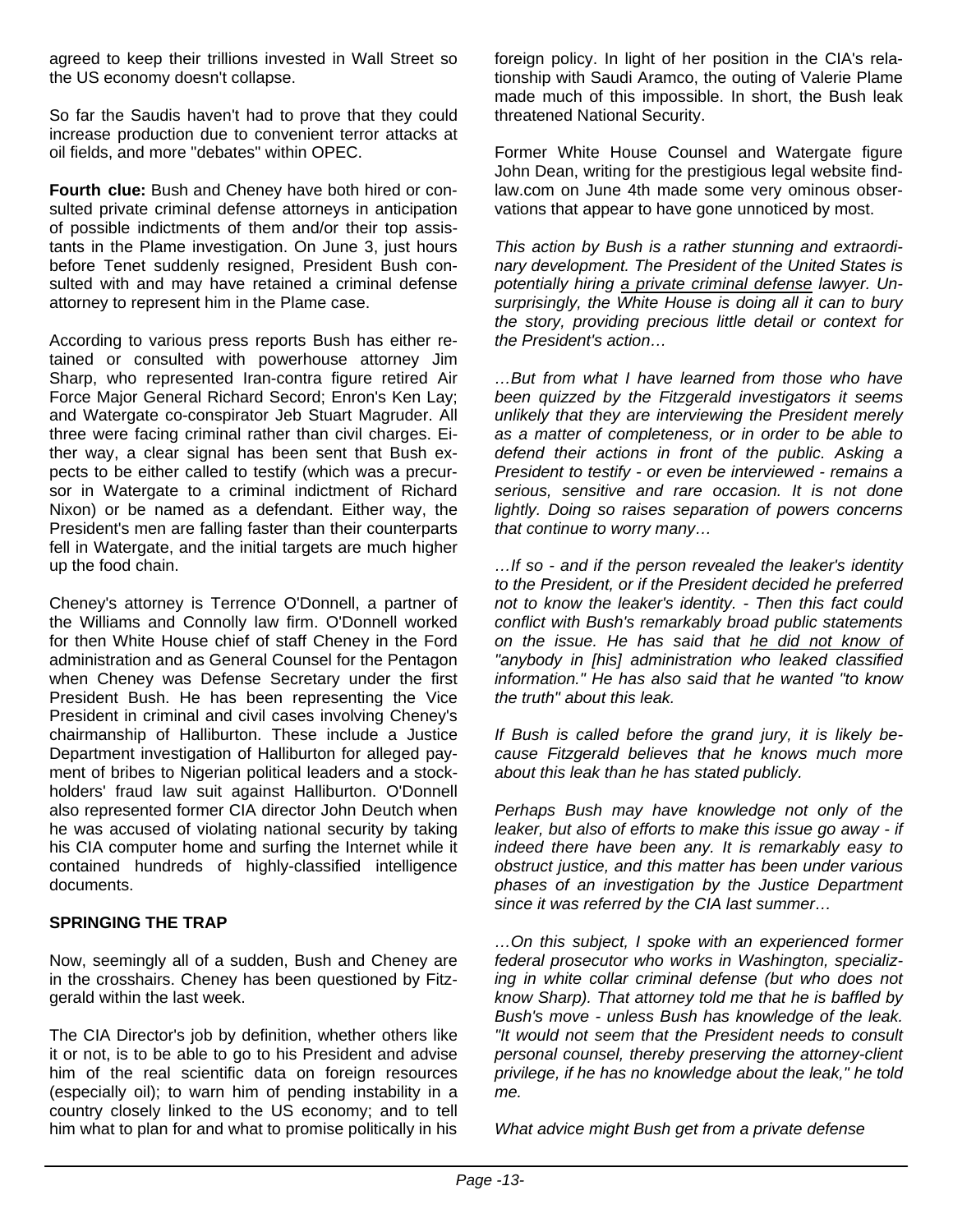*counsel? The lawyer I consulted opined that, "If he does have knowledge about the leak and does not plan to disclose it, the only good legal advice would be to take the Fifth, rather than lie. The political fallout is a separate issue."* 

*I raised the issue of whether the President might be able to invoke executive privilege as to this information. But the attorney I consulted - who is well versed in this area of law - opined that "Neither 'outing' Plame, nor covering for the perpetrators would seem to fall within the scope of any executive privilege that I am aware of."* 

*That may not stop Bush from trying to invoke executive privilege, however - or at least from talking to his attorney about the option. As I have discussed in one of my prior columns, Vice President Dick Cheney has tried to avoid invoking it in implausible circumstances - in the case that is now before the U.S .Supreme Court. Rather he claims he is beyond the need for the privilege, and simply cannot be sued. [Emphasis added]* 

*Suffice it to say that whatever the meaning of Bush's decision to talk with private counsel about the Valerie Plame leak, the matter has taken a more ominous turn with Bush's action. It has only become more portentous because now Dick Cheney has also hired a lawyer for himself, suggesting both men may have known more than they let on. Clearly, the investigation is heading toward a culmination of some sort. And it should be interesting.* 

**Last and final clue:** Under **Executive Privilege**, a principle intended to protect the constitutional separation of powers, officials in the Executive Branch cannot give testimony in a legal case against a sitting President. The Bush administration has invoked or threatened to invoke the privilege several times. Dick did it over the secret records of his energy task force and George Bush tried to use it to prevent Condoleezza Rice from testifying before the "Independent" Commission investigating September 11th.

Former officials of the Executive Branch are, however, free to testify if they are no longer holding a government office when subpoenaed or when the charges are brought.

[To learn more about Executive Privilege visit http:// www.findlaw.com]

The Bush administration has proved itself to be an insular group of inept, dishonest and dangerous CEO's of the corporation known as America. They have become very bad for business and the Board of Directors is now taking action. Make no mistake, the CIA works for "The Board" - Wall Street and big money. The long-term (very corrupt and unethical) agenda of the Board, in the face

of multiple worsening global crises, was intended to proceed far beyond the initially destructive war in Iraq, toward an effective reconstruction and a strategic response to Peak Oil. But the neocons have stalled at the ugly stage: killing hundreds of thousands of people; destroying Iraq's industrial and cultural infrastructure as their own bombs and other people's RPGs blow everything up; getting caught running torture camps; and making the whole world intensely dislike America.

These jerks are doing real damage to their masters' interests.

But (not surprisingly) Tenet and the CIA were and remain much better at covert operations and planning ahead than the Bush administration ever was. Tenet and Pavitt actually prepared and left a clear, irrefutable and incriminating paper trail which not only proves that they had shunned and refused to endorse the documents, the CIA also did not support the nuke charges and warned Bush not to use them.

Where are those documents now? They're part of the Justice Department Plame investigation - and they're also in the hands of the Congressman who will most likely introduce and manage the articles of impeachment, if that becomes necessary: Henry Waxman (D), of California. If you would like to see how tightly the legal trap has been prepared, and how carefully the evidence has been laid out, I suggest taking a look around Waxman's web site at: http://www.house.gov/waxman/.

#### **THE SWARM**

There are a multitude of signs that the Bush administration is being "swarmed" in what is becoming a feeding frenzy as opposition is surfacing from many places inside the government, including the military. The signs are not hard to find.

The June 3rd issue of *Capitol Hill Blue*, the newspaper published for members of Congress, bore the headline "Bush Knew About Leak of CIA Operative's Name". That article virtually guaranteed that the Plame investigation had enough to pursue Bush criminally. The story's lead sentence described a criminal, prosecutable offense: "Witnesses told a federal grand jury President George W. Bush knew about, and took no action to stop, the release of a covert CIA operative's name to a journalist in an attempt to discredit her husband, a critic of administration policy in Iraq."

A day later, on June 4th *Capitol Hill Blue* took another hard shot at the administration. Titled "Bush's Erratic Behavior Worries White House Aides", the story's first four paragraphs say everything.

*President George W. Bush's increasingly erratic be-*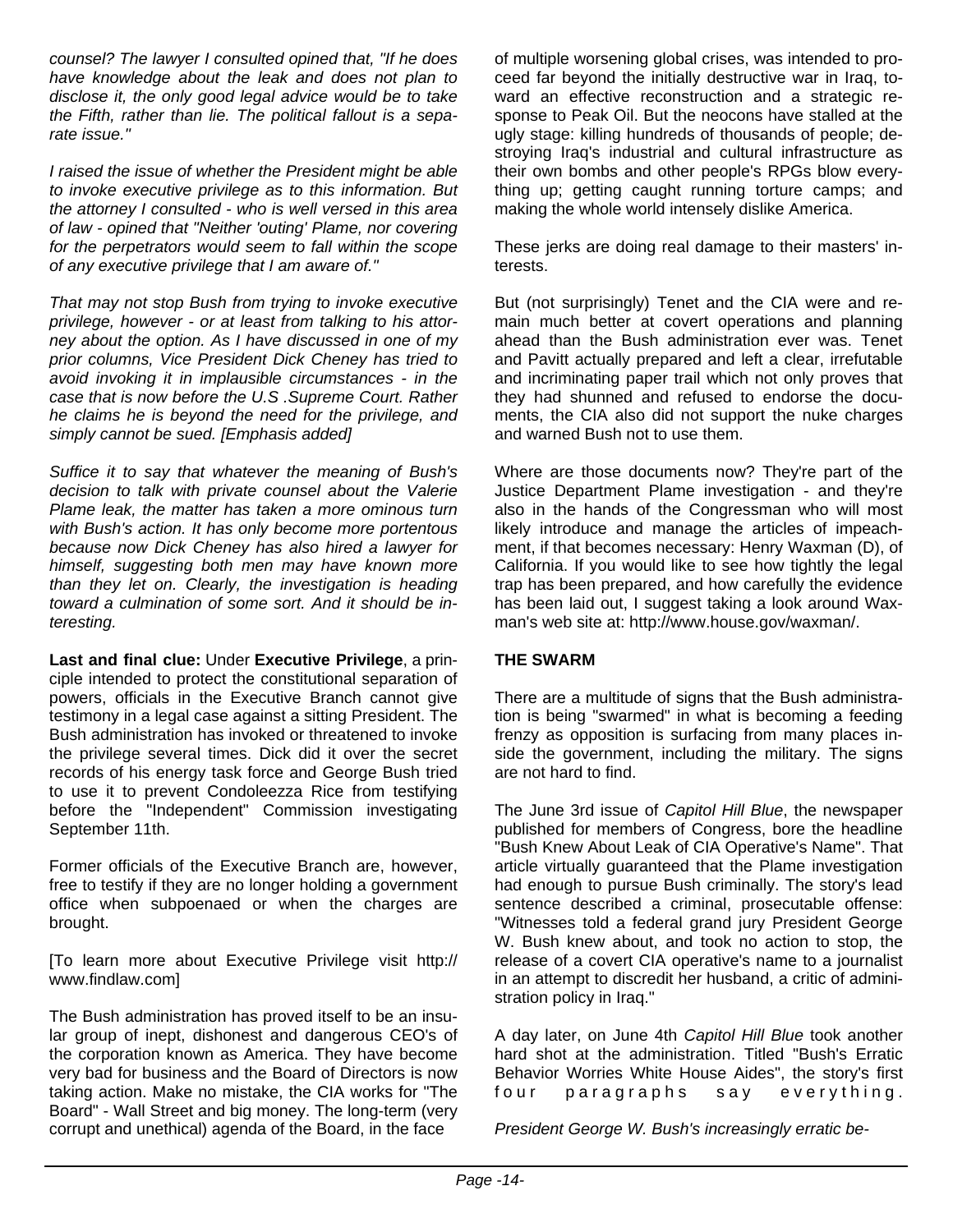*havior and wide mood swings has the halls of the West Wing buzzing lately as aides privately express growing concern over their leader's state of mind.* 

*In meetings with top aides and administration officials, the President goes from quoting the Bible in one breath to obscene tantrums against the media, Democrats and others that he classifies as "enemies of the state."* 

*Worried White House aides paint a portrait of a man on the edge, increasingly wary of those who disagree with him and paranoid of a public that no longer trusts his policies in Iraq or at home.* 

*"It reminds me of the Nixon days," says a longtime GOP political consultant with contacts in the White House. "Everybody is an enemy; everybody is out to get him. That's the mood over there."* 

The attacks have not stopped. On June 8th, the same paper followed with another story headlined, "Lawyers Told Bush He Could Order Suspects Tortured".

Journalist Wayne Madsen, a Washington veteran with excellent access to many sources has indicated for this story that the Neocons have few remaining friends anywhere. All of this is consistent with a CIA-led coup.

#### **Ahmed Chalabi**

Madsen reported that the Plame probe comes amid another high-level probe of Pentagon officials for leaking classified National Security Agency cryptologic information to Iran via Iraqi National Congress head Ahmed Chalabi. FBI agents have polygraphed and interviewed a number of civilian political appointees in the Pentagon in relation to the intelligence leak, said to have severely disrupted the National Security Agency's ability to listen in on encrypted Iranian diplomatic and intelligence communications.

Chalabi's leak has once again forced Iran to change equipment, resulting in impaired U.S. intelligence gathering of Iran's sensitive communications. The probe into the Chalabi leak is centering on Pentagon officials who have been close to Chalabi, including Office of Net Assessment official Harold Rhode, Director of Policy and Plans officials Douglas Feith and William Luti, Undersecretary for Intelligence Stephen Cambone, and Deputy Defense Secretary Paul Wolfowitz. In addition, some former Pentagon advisers are also targeted in the probe.

Many press reports throughout 2003 indicated that Chalabi, distrusted and virtually discarded by the CIA, had been resurrected and inserted into the Iraqi political mix on the orders of Donald Rumsfeld, Paul Wolfowitz and the other Neocons listed above.

#### **Abu Ghraib and Torture**

A former CIA official told Madsen that between the Plame leak and the Abu Ghraib torture affair, the Bush administration is facing something that will be "worse than Watergate."

#### **PLANNING FOR SUCCESSION**

If both Bush and Cheney are removed or resign, what happens? Madsen reported that lobbyists and political consultants in Washington are dusting off their copies of the Constitution and checking the line of presidential succession.

One lobbyist said he will soon pay a call on Alaska Republican Senator Ted Stevens, who, as President pro tem of the Senate, is second in line to House Speaker Dennis Hastert to become President in the event Bush and Cheney both go.

It is one of the greatest ironies of the Plame affair that the Bush administration, spawned and nurtured by oil, might have committed suicide by vindictively, cruelly and unthinkingly exacting personal retribution on an intelligence officer who had committed no offense, and who was, quite possibly, providing the administration with critical oil-related intelligence which the President needed to manage our shaky economy and affairs of state for a while longer to squeak through to re-election. In our opinion, nothing better epitomizes the true nature of the Neocons.

That being said, they have to go. *FTW* wishes that it was as certain that what will come after them will be better.

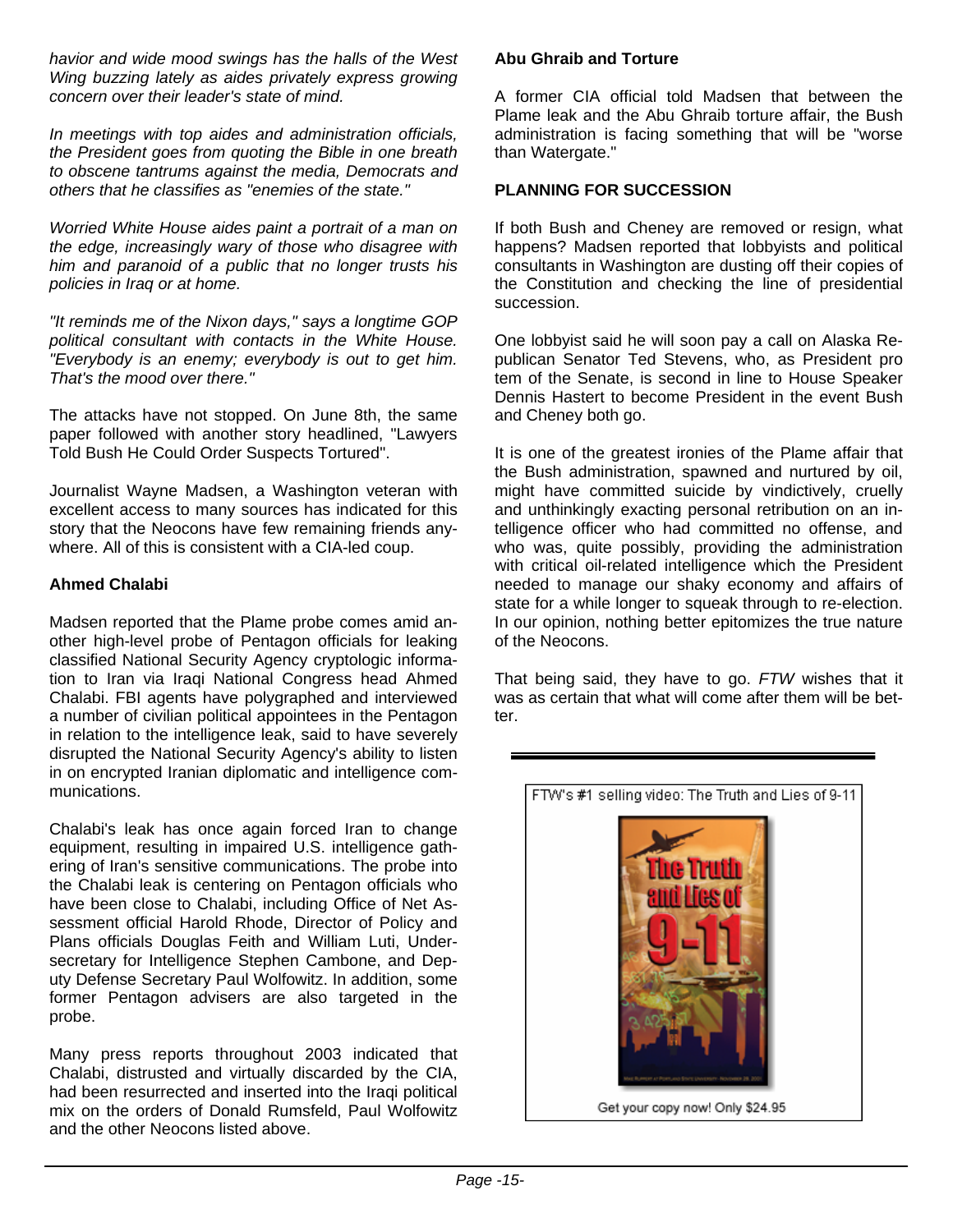#### *(Peak Oil Revisited— Cont'd from page 1)*

By the spring of 2004 things had changed dramatically. This is both the good news and the bad news. In May of 2004 I attended the third annual conference of the Association for the Study of Peak Oil and Gas (ASPO) in Berlin Germany. Although I have a great many friends in ASPO, I tend to leave these conferences feeling as though I've had a big meal but am still hungry. Governed as they were by scientific protocols, the 2003 and 2004 conferences seemed to occur in vacuums. With the cool professionalism that's proper to scientific discourse, the conferences marshaled excellent resources of data and analysis while remaining eerily detached from political and economic developments in the outside world; detached from 9/11; from violence and intrigue in Iraq, in Saudi Arabia, in West Africa, in Venezuela; detached from bitter conflict and bloodshed, and from economic disintegration

That disconnect was nowhere near as obvious in Paris in May of 2003 as it was in Berlin a year later.

From May  $24<sup>th</sup>$  2004, as people arrived for the conference, through the final day on May  $26<sup>th</sup>$ , the hottest conversations were as much about what was going on in the headlines as was what being discussed inside the room. The two didn't converge nearly enough. Peak Oil - Berlin was almost twice as large as Paris had been. Many of the 250-plus attendees arrived on both mornings with papers under their arms containing stories about oil shortages and economic issues connected thereto. They tended to meet outside for drinks or meals asking, "Have you seen the cover of the June 2004 *National Geographic*? It's Peak Oil!"; "Did you see the *International Herald Tribune* today on global production and supply?"; "Do you think the Saudis really can increase production or are they bluffing?"; "Did you see where Shell has downgraded their reserves, again!?" "Did you notice that someone finally attacked a Saudi oil facility? Now the Saudis won't have to prove that they can increase production, either to their people or the markets. It's the perfect excuse"



This had been no overnight development. For almost the entire year between the Paris and Berlin conferences the icons of the mainstream press – the ones known and employed to mold public and business perception – had been acknowledging Peak Oil's reality, sometimes reluctantly, sometimes less than directly, but also sometimes very boldly. CNN, the BBC, the New York Times, the Economist; dozens of media giants had begun to respond, like a giant ship turning slowly in the water. The ship had clearly changed course, but was it enough? Was it in time? I had saved close to 200 of these stories and I asked my staff to prepare a list of the headlines. But the list soon got out of hand – it's too long. Looking at just a few of them makes the point well enough.

- "The End of Cheap Oil" *National Geographic* (Cover Story) – June 2004.
- "What to Use When the Oil Runs Out" BBC April 22, 2004
- "Adios Cheap Oil" *Interpress News Agency* April 27, 2004
- "Refining Shortfall Goes Global, Drives Oil Strength" – *Reuters* – April 26, 2004
- "G7: Oil Price Threatens World Economy" *Moscow Times* – 4/26/04
- "World Oil Crisis Looms" *Jane's* -- 4/21/04
- "US Procuring the World's Oil" *Foreign Policy in Focus* – January 2004
- "Are We Running Out of Oil? Scientist Warns of Looming Crisis" – ABC News.com – 2/11/04
- "Alarm as US gas supplies hit low" *Financial Times* – 6/09/03
- "American Account: Iraqi crude won't flow fast enough to cut oil prices" –*The Sunday Times* – 6/29/03
- "Big oil's dirty secrets" *Economist* 5/18/03
- "Shell bosses 'fooled the market'" BBC 4/19/04
- "Blood, money, and oil" *US News* 8/18/03
- "Black gold is king" *Asia Times Online* 4/28/04
- "Not in Oil's Name" *Foreign Affairs* July-Aug 2003
- "Soaring Global Demand for Oil Strains Production Capacity" – *Wall Street Journal* – 3/22/04
- "Check That Oil" *Washington Post* 11/14/03
- "War of Wars, China Builds Up Oil Reserves" *AP* 3/11/03
- "Asia: Strapped for Energy Resources, China and India Look for Alternatives" – Radio Free Europe/ Radio Liberty – 4/20/04
- "China, Japan Both Eye Russian Oil" *The Korea Times* – 9/20/03

**A packed house in Berlin.**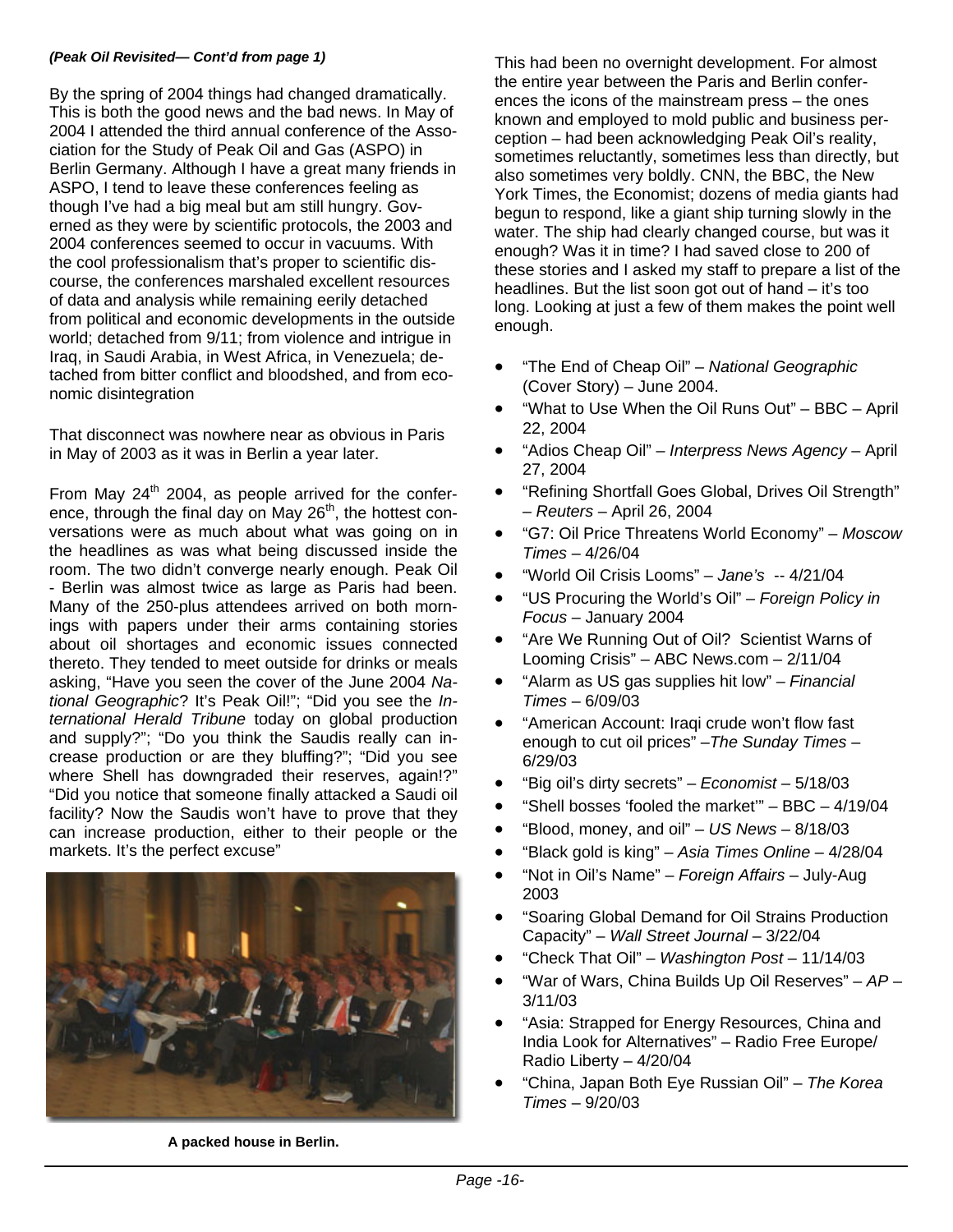- "China's demand for foreign oil rises at breakneck pace" – *Knight Ridder* –1/26/04
- 'World oil and gas running out'  $CNN 10/02/03$
- "GLOBAL OIL SUPPLY: ARE WE RUNNING OUT? Experts to Analyze Saudi Arabia's Energy Future" – *The Center for Strategic and International Studies, Media Advisory* – 2/19/04
- "Debate Rages on Oil Output by Saudis in Future" *The New York Times* – 2/25/04
- "Oil reserves" *The Economist* 6/21/03
- "Energy crisis 'will limit births'" BBC News 2/13/04
- "Energy Agency Raises Oil Demand Estimates" *AP* – 11/13/03
- "3 At Duke Energy Charged With Fraud" *Reuters* 4/22/04
- "Freeze strains northeast power grid: cold kills 5 in Michigan, *AP* reports" – CNN – 1/16/04
- "Fossil-Fuel Dependency: Do oil reserves foretell bleak future?" – *San Francisco Chronicle* – 4/02/04
- "Fuel disruption test planned [Australia]" *AAP* 3/25/03 "The End of the Oil Age: Ways to break the tyranny of oil are coming into view. Governments need to promote them" – *The Economist* – 10/23/03

#### **Berlin**

Present in Berlin for the ASPO conference on May 25th and 26th were some newcomers, senior representatives from British Petroleum, ExxonMobil, and the International Energy Agency. They came as nobles called to a commoner's court: polite, courteous, but waving their flags just the same, unperturbed by the growing mess around them. If nothing else, their presence served as a reminder that Peak Oil was squarely on the table. Even from their denials came startling revelations.

As the press reports describing a disintegrating world outside rolled on, the debate inside still seemed removed from it all. It felt strange to discuss Peak Oil in a purely data-driven way while knowing how utterly it will shatter our growth-driven industrial civilization. "Let them eat cake," said Marie Antoinette on being told of the great crowds rioting outside her palace, crying for bread. When there is inadequate fuel for food production, electricity, and transport, the people will cry for energy; officials in government and industry will respond: let them burn water.



**Left to right; J Peter Guerling, conference organizer, ASPO Chair Kjell Aleklett, Jean Laherrère, Richard Heinberg.** 

The big three of ASPO, Colin Campbell, Kjell Aleklett, and Jean Laherrère – accompanied by the de facto star of the event – investment banker Matthew Simmons – had their work cut out for them; not with the audience but with those who had come to deny. Natural gas issues facing Europe took up most of the first day. Two things quickly became clear on that account. First, almost all of Europe, soon even perhaps Ireland, was going to become dependent upon Russian natural gas to stay warm (Britain has just become a net gas importer in the face of North Sea decline). Second, Russia had much less natural gas than the economists and bookkeepers had predicted. Simmons asked rhetorically why anyone would stake their future on four large Russian fields that had been shown to be in permanent decline.

It was a good question, especially in light of the fact that Laherrère, with his renowned calculations, concluded that natural gas demand in Europe was going to grow at 6.4% per year; that the global natural gas cliff would hit by approximately 2030; and that there would be zero reserves left by 2050. He calmly announced that, as far as Russian gas reserves went, there was a 50% difference between the technical data on Russian gas and what he called the "political" data.

Simmons pointed out that North America hit its natural gas peak in 1973 and is now falling off the production cliff. Presentations exploring Liquefied Natural Gas (LNG) imports to the US concluded what FTW already knew. The cost is too expensive, the lead time too long, and the capital investment too great to make much of a difference here.

Everybody, even the German giant power companies like RWE, talked about coal. Nuclear was also, at least for some, an option but there were no other viable nearterm solutions presented. Token representatives of hydrogen and alternative energies made presentations but, for those who had looked at hard numbers, this was more for show than substance.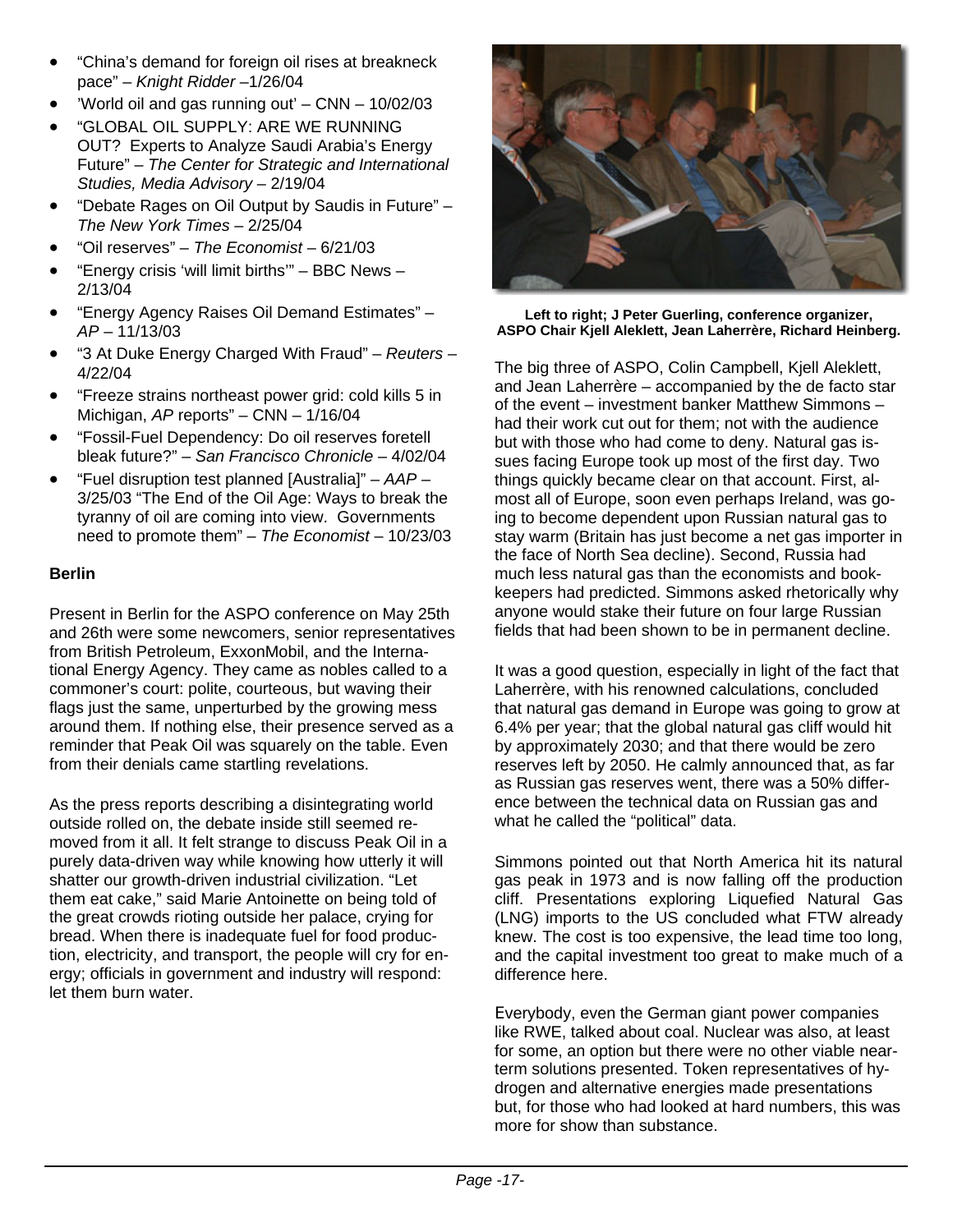

**Matt Simmons on US natural gas shortages.** 

#### **Saudi Arabia**

Saudi Arabia's promise to increase production to meet US and world economic needs was the hot topic. Much discussion and hard data was devoted to the fact that Ghawar, the largest field in the world, along with all of Saudi Arabia's other large fields, was old and tired. In recent years both water injection and so-called "bottlebrush" drilling have been employed to maintain production and both of these techniques tend to accelerate decline and damage the reservoirs. They are desperate measures.

With bottle brush drilling, a shaft is drilled horizontally over long distances with a number of brush-like openings. As water is forced under pressure into the reservoir, the oil is forced upwards toward the well heads and extraction is thereby increased. However, when the water table hits the horizontal shaft, often without warning, the whole field is virtually dead and production immediately drops off to almost nothing. This comes as surprise in most cases. As several at the conference noted, this is exactly what had already happened in Oman, Syria and Yemen.

As William Kennedy, a UK observer at the conference noted afterwards, "For the record, Ghawar's ultimate

recoverable reserves in 1975 were estimated at 60 billion barrels – by Exxon, Mobil, Texaco and Chevron. It had produced 55 billion barrels up to the end of 2003 and is still producing at 1.8 billion per annum. That shows you how close it might be to the end. When Ghawar dies, the world is officially in decline."

No one, not even from the major oil companies or the economic camp rose to defend Saudi Arabia's claim that it could increase production rapidly. The BBC's Adam Porter nailed the International Energy Agency's chief economist Faith Birol over his confident assertion that there was still plenty of oil.

> *In public, Mr Birol denied that supply would not be able to meet rising demand, especially from the buoyant economies in the USA, China and India.*

*But after his speech he seemed to change his tune.*

*"For the time being there is no spare capacity. But we expect demand to increase by the fourth quarter (of the year) by three million barrels a day."*

*He pinned his hopes for an increase in production squarely on troubled Saudi Arabia. "If Saudi does not increase supply by 3 million barrels a day by the end of the year we will face, how can I say this, it will be very difficult. We will have difficult times. They must invest."*

#### *Can Saudi deliver?*

*But even Mr Birol admitted that Saudi production was "about flat".*

*Three million extra barrels a day would mean a huge 30% leap in output in just a few months.*

*When BBC News Online followed up by asking if this giant increase in production was actually possible rather than simply a desire he refused to answer. "You are from the press? This is not for you. This is not for the press."* **<sup>1</sup>**

#### **Mistakes**

In his presentation, Matthew Simmons, CEO of Simmons and Company International, the world's largest investment bank reeled off a litany of "mistakes" made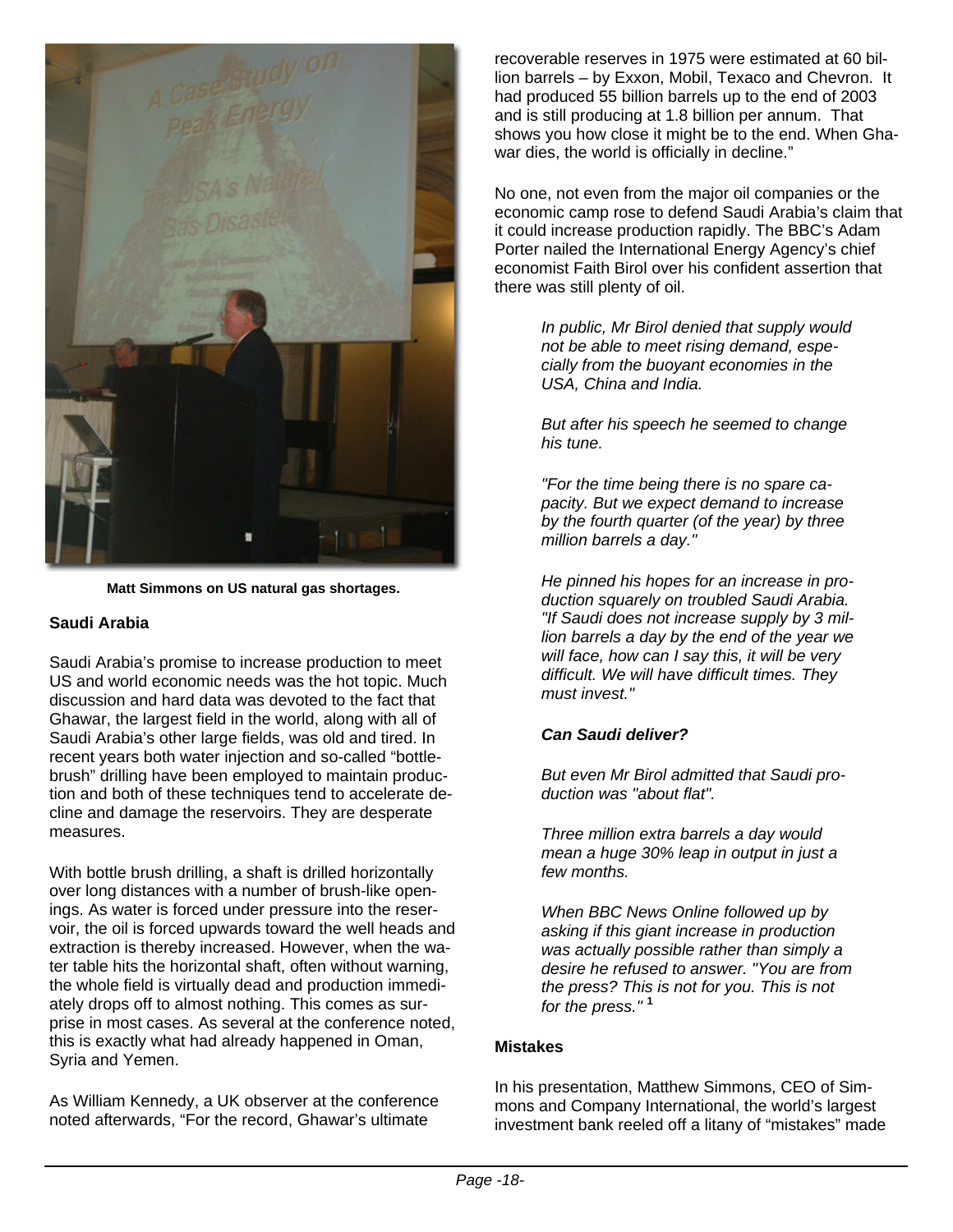by the energy industry over decades. He described some of these mistakes as:

- Demand was never understood properly;
- Supply was merely aspiration (not actual reality)
- Decline curves became waterfalls
- We didn't have enough rigs (infrastructure)
- There was little fuel substitution
- There were few technology gains

Simmons used last year's Northeast US blackout to highlight some of the counter-productive reactions that had appeared during its worst moments. These, he suggested, paralleled the global rationale that had been brought to bear on current energy policy. "People were idling their car engines just to charge their cell phones. We couldn't refine or pump gas. You need electricity to do that."



**Left to right; Ali Bakhtiari, Colin Campbell, Fritz Vahrenholt (RE Power), Hans Wilhelm Schiffer (RWE Power), Hartmut Schneider (BMW), Faith Birol (IEA).** 

Simmons described these mistakes as cascading and compounding over time and suggested that the underlying cause of all of them was the inherent assumption pushed by the financial markets that growth could possibly be infinite when nothing else in the physical universe is; when no organism or species has ever avoided the cycle of growth, maturity and decline that governs the natural world. He chided that financial analysts on today's markets remember the false alarms about shortages in the 1980s and said that those crises (which never materialized), where many lost jobs by predicting permanent shortages had failed to understand that they were describing and reacting to political events rather than geologic ones. Many in the markets, he said, were still saying to themselves, "That's never going to happen to me again."

He likened them to the French Army which in 1940, having spent hundreds of millions to build the Maginot Line of fortresses, had just become ready to fight World War

War II

We know how that turned out.

Colin Campbell, the "godfather" of the Peak Oil movement, with a bit of pique, divided the conference presenters into three camps: The Surveyors who were reporting hard data and not abstract modeling; The Economists who were denying reality and asserting that money produces energy and not the other way around; and the Pretenders "who know full-well what the situation is, but pretend otherwise for short-term political objectives.

In the last camp, he placed Faith Birol, chief economist for the International Energy Agency (IEA), supposedly the world's energy watchdog. Even Birol made his own startling revelations on the second day.

Birol confirmed that another new trend, new since Paris, had become dominant. Many presenters from German and European industry had begun listing a new priority for future energy planning I had not heard before. They all emphasized "energy security" as the top or one of their most important concerns for the future. I checked my notes from Paris. I didn't record it being mentioned once. That sounded military to me, at least in terms of building geostrategic alliances which always have military options included. When confronted directly on that point the presenters retreated to assertions that what they really wanted was treaties and economic agreements. Well, I thought, what enforces those things?

Birol also hit hard on this point. Then he engaged in a kind of irrational presentation in which he put forth four points. There first two were telling.

First, he said that the IEA was absolutely certain that there was enough energy to guarantee economic growth until 2025.

In his very next point he said that (in light of Shell's downward revisions and pending revisions from other major oil companies) there was sufficient uncertainty about the true nature of stated world reserves that a new "transparent" reserve accounting system should be established to provide the needed trust for the financial markets.

In other words, his first point was meaningless.

Colin Campbell, seated on the panel with Birol quipped, "If there were transparency it would be clear that we are at peak now and everything might fall apart.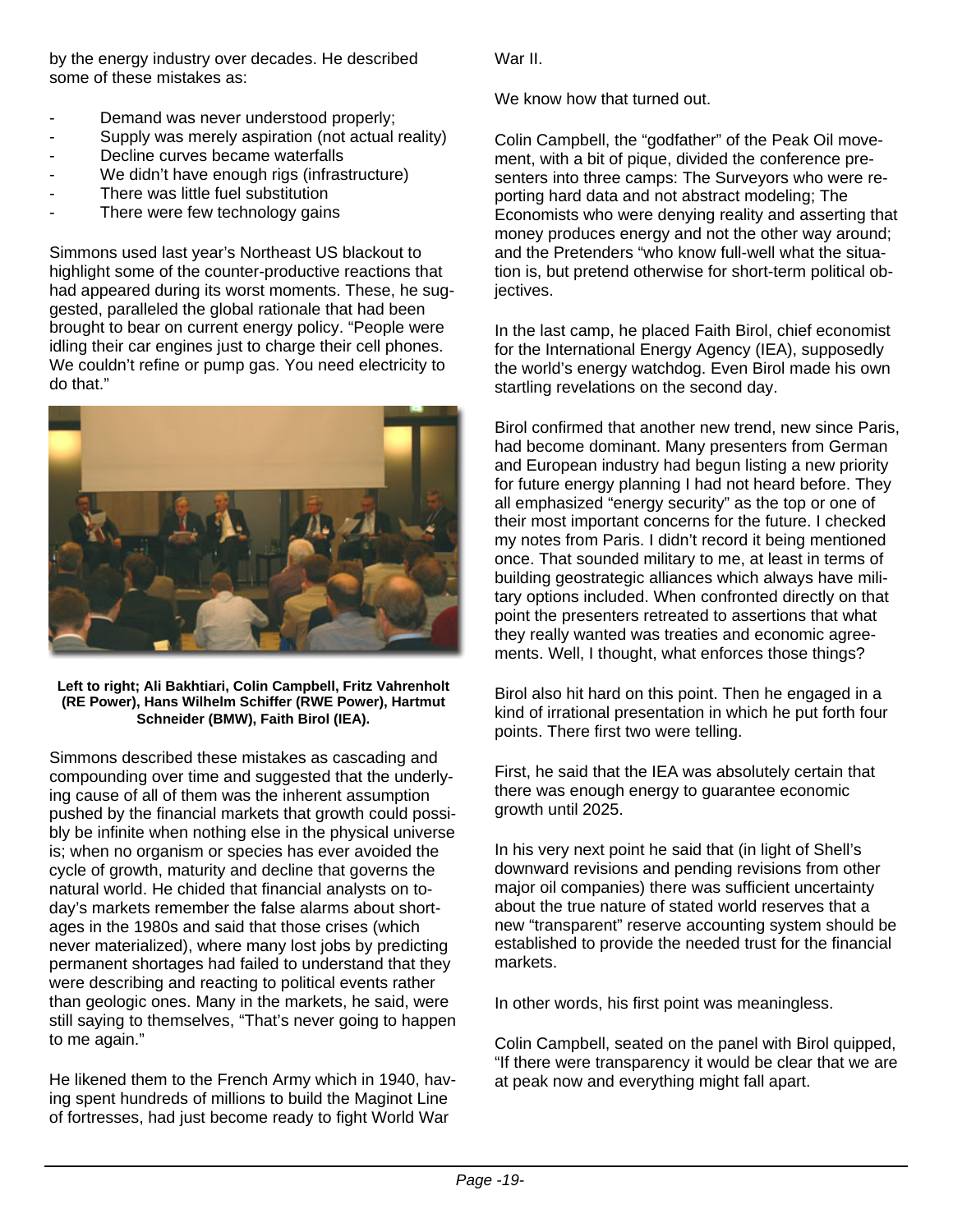Again, I thought of the headlines and war and said to myself, "Um, it already is."

British Petroleum and Exxon Mobil also stepped through the looking glass. After presenting a series of slides which almost everyone in the audience was quite capable of reading, BP spokesman Francis Harper, addressing the issue of "reserve growth" refused to answer two direct questions about how his charts had just absolutely confirmed an imminent peak and decline. He just didn't answer. He did say that "Reserve estimates are uncertain and can vary widely throughout field life."

Later, ASPO founder Campbell speculated that BP was perhaps the worst book-cooker of all the majors when it came to reserves and that there might be some large surprises coming as increasing pressure was put on the majors to produce transparent and verifiable calculations.

Exxon Mobil's G. Jeffrey Johnson, while saying that supply was sufficient to satisfy growth until 2020, also admitted that current decline was at 4-6% per year. Economic growth is not possible without increased energy production. When asked by me where Exxon Mobil was working feverishly to find new reserves, Johnson rattled off a list of countries and regions already well familiar to FTW readers: West Africa, the Middle East and South America. Not one of those well-explored regions has anything near the two-or three Ghawar fields we need to find immediately to avert a crisis.

#### **Infrastructure and investment**

Assuming that sufficient oil was found, how much money would be needed to develop it and bring it to market? Exxon Mobil's spokesman indicated that a global **annual** investment of \$530 billion would be required. The IEA's Faith Birol stated that a total of \$16 trillion would have to be invested before 2030 to develop oil and gas reserves that – even he admitted – no one was sure existed.

#### **Matt Simmons – One on One**

Peak Oil advocates quote Matthew Simmons frequently because his voice is refreshing. They also note that there is a duality to his thinking that leaves them scratching their heads from time to time. Those advocating economic reform or seeking to change the financial system built around oil do not always agree with him on those points. He is still a Republican and a die-hard investment banker. I found myself liking him sincerely on a personal level, disagreeing with him on some economic levels, yet remaining grateful for his candor on reserves.

I had him alone in Berlin for almost an hour. Some of his observations were telling.

He insisted that it was imperative that we (the US) begin to examine every area where we use energy and find ways to become more efficient. As an example he said that using a burner tip in a multitude of industrial practices, or in boiling water, was immensely more efficient than converting gas into electricity. He suggested going to a "three-shift" economy, where everyone would be required to work graveyard shifts about one-third of the time, was a way to avoid overloads to the grid. The reason is simple, he said. Power generating stations run all night while very little electricity is drawn. Plants cannot be shut down and restarted. After you turn an electrical generating station off, it takes a week to bring it back on line. That's called "spinning" and it's extremely expensive. "Instead of having everything peak between 4 and 6 PM you can spread it out and still have some growth because you'll be making use of capacity that is not being used during off hours."

I thought about how far ahead Europe, and especially Germany was in its thinking. All electrical uses in hotel rooms are made possible only when your room key is inserted into a slot. Leave the room, take the key, and everything shuts off automatically. Every gas station I saw in Germany had the option for people to purchase biodiesel, the cheapest grade of fuel, at about 90 US cents a liter. (And you think US gas prices are bad! Premium gasoline was selling at just under \$5 (US) per gallon). At those prices it's easy to understand why German drivers, when they come to ubiquitous railroad crossings, automatically shut off their engines until the train passes.

Public Enemy Number One, according to Simmons, is not SUVs but air conditioning. His top priority would be to design and build vastly more efficient air conditioners. Ironically, he believes that when gasoline reaches \$7 per gallon (and he does), there may be a lot of people riding together in SUVs rather than in smaller cars. Let's hope!

But he and I part company on the price of oil; not only does he see it rising to \$182 a barrel, he thinks that it might be beneficial, especially when it comes to generating some of that \$16 trillion that needs to be invested in new oil and gas infrastructure. At \$182 a barrel Simmons predicts the pump price will be \$7 a gallon. "But", he added cautiously, "we're not going there overnight."

"\$41 oil last week was \$18 oil in 1980. A year ago we had \$30 oil and now we have \$40 oil. Has the economy slowed?" he asked rhetorically

I avoided a long discussion about how the economy is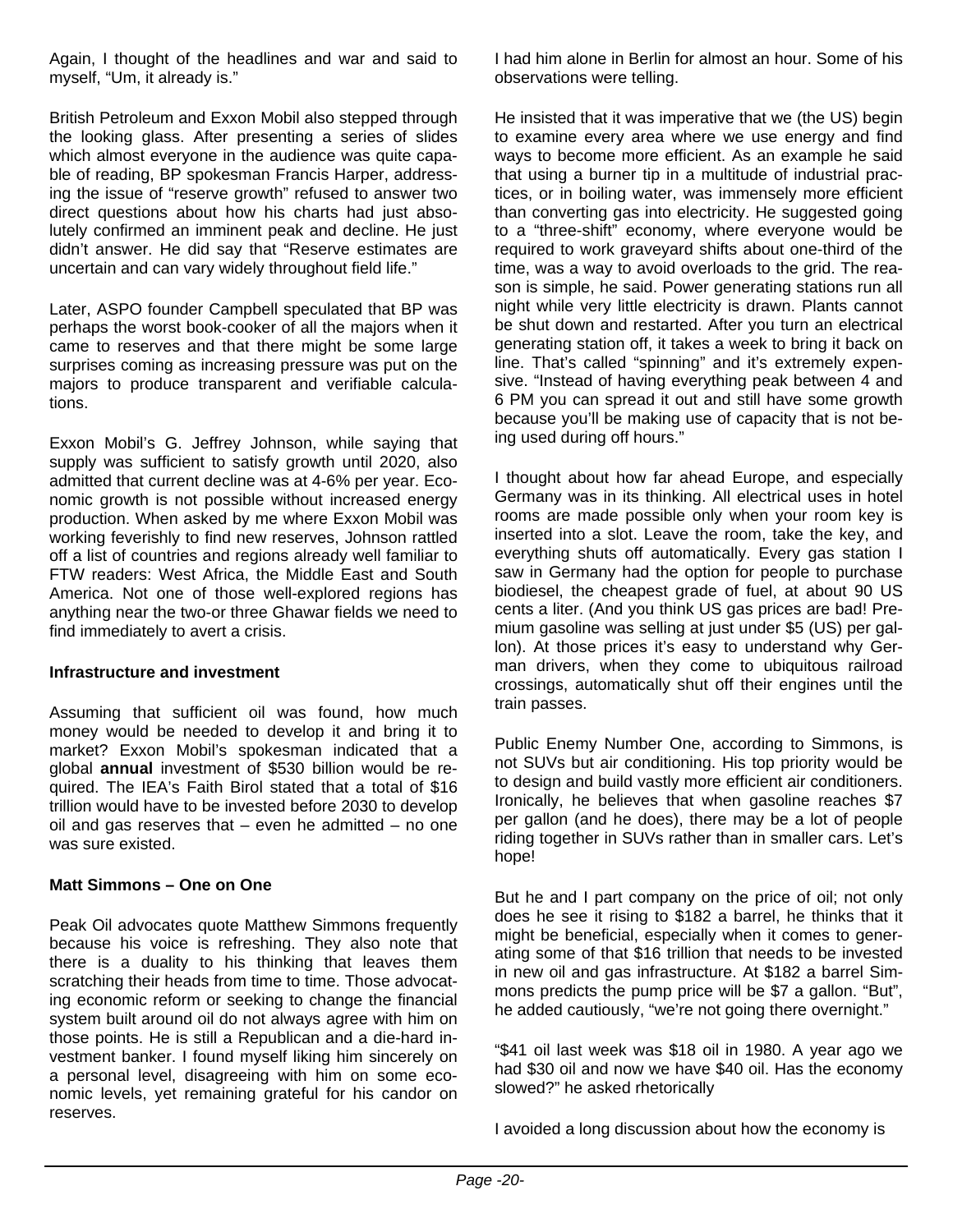rigged and supported by many hidden incentives like Afghanistan's burgeoning heroin trade and the resulting cash that floods New York banks and brokerages.

Where he lost me completely was when he postulated that prosperity for developing oil producing nations would be neatly financed with oil at \$182.

"If they can export 25 million barrels per day for the next ten years at that price then they can finance their prosperity. The shareholders will benefit." Yes, I thought, but only by buying more "things" that need energy to operate or manufacture.

Yes, this was the same Matt Simmons who just as steadfastly argues that this kind of production is not possible; the same Matt Simmons whom FTW has quoted as saying that future economic growth is not possible. Then he came back to a left-handed point I think I have been hearing him make but which he has never fully acknowledged. In his presentation on the floor he had referred to the necessity of reducing demand. I had always understood that to be the byproduct of a recession.

He bypassed the question in private but did observe, "I'm very worried about sustainability at any price. But at low prices it's a nightmare."

On the question of Saudi Arabia he was unequivocal. "The Saudis are out of capacity. That's my opinion… They have no infrastructure or extra pipes or gas, oil, and water separators (very expensive large globes used to separate what comes out of a water injection well). They have very heavy oil which, through a conventional refinery, produces asphalt. We don't need asphalt. We need gasoline. It takes a complex refinery to make gasoline and it only takes 7-10 years to build one."

After two years of study and two days at the conference, it was obvious that a crash building program begun today by Saudi Arabia would make no difference if most of the Saudi fields (especially the biggest ones) had already gone into, or were near, decline. As we have already seen in FTW, the uncertainty of return on investment was the principal reason why more power generating stations weren't built in the US in the last five years. There wasn't enough natural gas to run them and pay off the debt. The same cost-benefit issue arises in Saudi Arabia.

We're back to money again.

#### **Ali Samsam Bakhtiari**

Another fixture at ASPO conferences is Ali Samsam

Bakhtiari, Vice President of the National Iranian oil Company (NIOC). A suave and genial Persian, on whose tribal land the first oil well in the Middle East was drilled, Bakhtiari was doggedly followed by journalists and documentarians looking for relevant quotations. Frequently in the company of Simmons, he remained available throughout the conference.

Bakhtiari is firmly in the camp of the Surveyors, warning about Peak Oil and convinced of its certainty. It was he who, in Paris, dropped the first hints to me and others that Saudi Arabia might have peaked in May of 2003. I have come to call him "The Prophet Ali," a label which makes him quickly blush and wave his hands in embarrassment.

Like others from the region attending the conference, Bakhtiari brought new warnings to Berlin. He cited the data about sudden and unexpected declines as the result of bottle-brush drilling in the region and expressed his strong doubts that Saudi Arabia could increase production under any circumstances. While a bit more reticent to express his fears about growing instability within the region, he was more candid in his assessment of the global energy picture.

In his presentation, Bakhtiari told the conference, 'The crisis is very, very near. World War III has started. It has already affected every single citizen of the Middle East. Soon it will spill over to affect every single citizen of the world.

Syria's oil production is in terminal decline. Yemen is following. Major Middle East producers, including Saudi Arabia, will peak soon or have already peaked.'

Off the stage he was even more direct, "The present war cannot be confined to the Middle East. It will soon spill over to the rest of the world. The final implications will upset the global applecart."

#### **RIMINI – A Start**

Colin Campbell has, from a true expert's viewpoint begun the search for immediate, if admittedly incomplete solutions. In his final presentation he submitted a draft of a plan to manage decline ethically. Called the Uppsala Protocol (formerly the Rimini Protocol, available at http://www.peakoil.net), Campbell's simple proposal approached Peak Oil from humanitarian and egalitarian imperatives rather than market forces.

Though simple in concept, the two proposals for future consumption in the Uppsala Protocol may ultimately force mankind to make a fundamental choice about what its moral "True North" really is.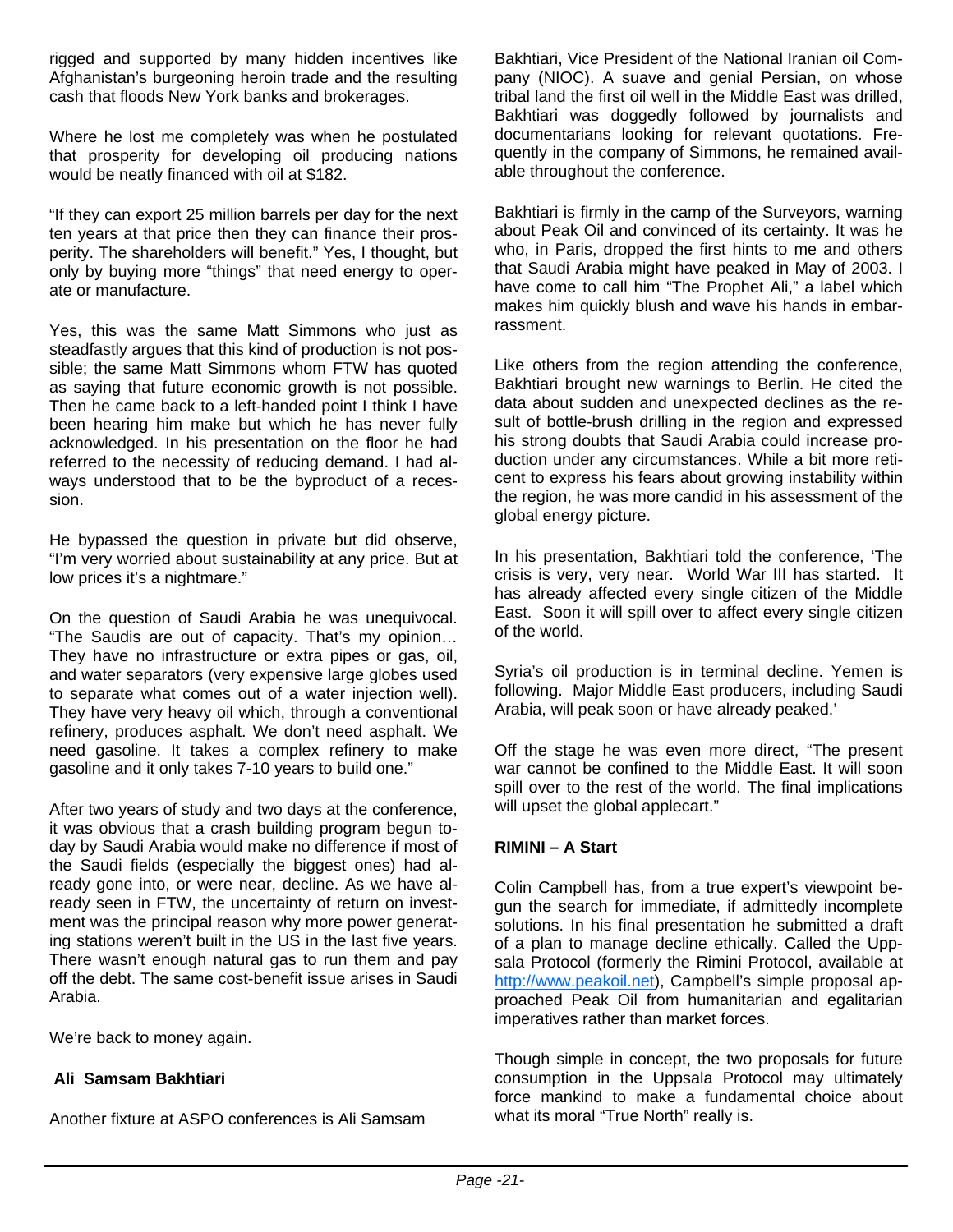*1. A convention of nations shall be called to consider the issue with a view to agreeing an Accord with the following objectives:* 

*a. to avoid profiteering from shortage, such that oil prices may remain in reasonable relationship with production cost; b. to allow poor countries to afford their imports;* 

*c. to avoid destabilising financial flows arising from excessive oil prices;* 

*d. to encourage consumers to avoid waste; e. to stimulate the development of alternative energies.* 

*2. Such an Accord shall have the following outline provisions:* 

*a. No country shall produce oil at above its current Depletion Rate, such being defined as annual production as a percentage of the estimated amount left to produce; b. Each importing country shall reduce its imports to match the current World Depletion Rate.* 

*3. Detailed provisions shall be agreed with respect to the definition of categories of oil, exemptions and qualifications, and scientific procedures for the estimation of future discovery and production.* 

*4. The signatory countries shall cooperate in providing information on their reserves, allowing full technical audit, such that the Depletion Rate shall be accurately determined.* 

*5. Countries shall have the right to appeal their assessed*. **<sup>18</sup>**

As the conference ended, Campbell and others debated whether to take the conference to Brussels ("Broadway" as he called it) – home of the European Union -- in 2005 or to go to Portugal. I couldn't help thinking, "What are you waiting for?"

#### **Dow Jones Watches**

The start of the Berlin conference on Peak Oil was oddly marked by the simultaneous release of an Op-Ed from the *Dow Jones Newswires*. As it turns out – in a sign that there was some convergence – the story's author was also covering the conference with a critical eye.

*THE SKEPTIC: Politicians Take Notice*

*By Stella Farrington*

*A DOW JONES NEWSWIRES COLUMN*

*LONDON (Dow Jones) – Desperate pleas for OPEC to pump more oil are not only futile, but serve to perpetuate the myth that high prices are a temporary problem the producer's group can easily fix.*

*The sooner it's recognized that high oil prices are not going to go away overnight, and that the Organization of Petroleum Exporting Countries is largely helpless to alleviate the problem, the sooner politicians and industry can hammer out a different solution.*

*Certainly there's reason to be alarmed by current prices. At \$40 a barrel, the oil price is inflationary and will eventually choke global economic growth.*

*Consumers are being hit by soaring gasoline prices, which are at all-time highs in the U.S. and fast approaching the record of four years ago in the U.K. – a period marked by fuel riots…*

*…The only country with sufficient spare capacity is Saudi Arabia, which currently pumps 8 million barrels a day and claims it can hike output sustainably to 10 million barrels a day quickly…*

*And it suits OPEC to maintain the impression it can open the spigots at the drop of a hat. The last thing it wants is for people to sense an oil shortage looming, even only a temporary one, as that could lead to energy conservation and a longer-term decline in demand…*

*And there's no point in looking outside of OPEC for a quick fix.***<sup>2</sup>**

#### **The World Awaits**

When I got back from the extended trip to Berlin, Cologne and Toronto, it was like all the "real-life" things that weren't mentioned in Berlin ganged up on me. My inbox was flooded with Peak Oil stories from all over the world. The stories were coming out daily now and they seemed like pellets from a massive shotgun blast which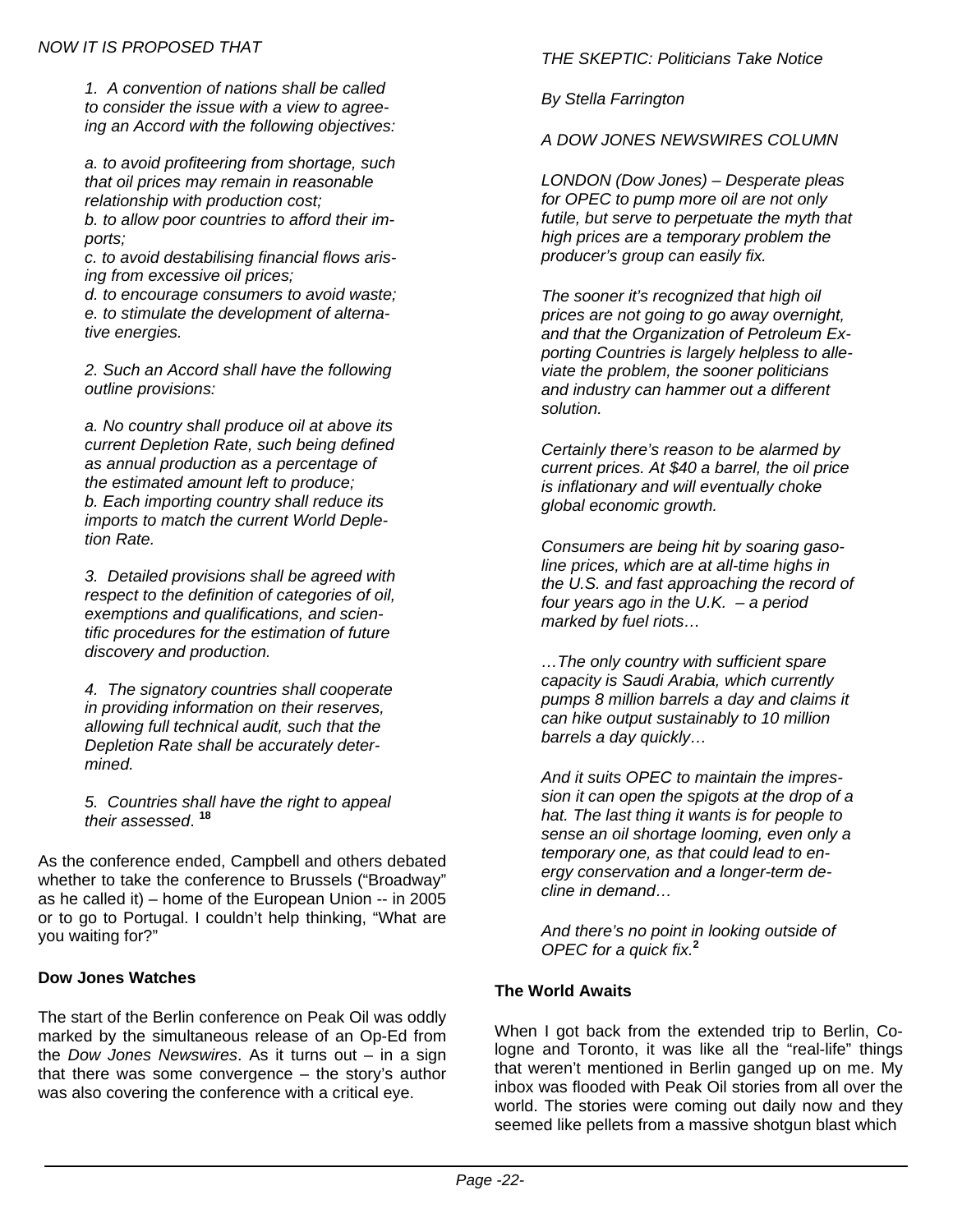people had not yet realized had been unleashed by only one trigger pull and only one shooter. It had always been inevitable that, sooner or later, people, politicians, and the markets would get it, perhaps all at once. It was the "later" possibility that scared most of us in Berlin.

If one scratched any surface in early June of 2004, as the G-8 nations gathered in Georgia with energy and the Middle East as their most pressing concerns;<sup>3</sup> as gasoline prices continued to rise; as a wave of terror attacks forced foreign technical service workers to flee Saudi Arabia; as Saudi Arabia continued to not increase production; and as more data streamed in suggesting that they couldn't; one could almost feel panic lurking.

People want to be told why they are afraid instead of looking inside to find out for themselves. On other fronts anxiety also rose as a torrent of stories implicating the highest levels of the Bush administration in sanctioned torture eroded the self image of most Americans. The sudden resignations of CIA Director George Tenet and his Deputy for covert operations in early June marked a watershed in a torrent of high-level and damning criticism of the Neocons from senior military leaders and former government officials.

Americans were being confronted on a daily basis with gut-wrenching documentation and photographs of widespread and horrendous torture at Iraq's Abu Ghraib prison camp. It had been sanctioned, condoned, and approved by the highest levels of the Bush administration: even the President, the Attorney General and the Secretary of Defense. The torture had happened all throughout occupied Iraq, not just Abu Ghraib.

The result has been cognitive dissonance of the highest order, as many Americans retreat in the spring of 2004 into their inner selves and say, "But we don't do that."

On behalf of every American who has tried through great sacrifice to stop it for decades, "Oh yes we do!"

The biggest fear however, subtly acknowledged by global policy makers, and not-so-successfully masked, is about energy.

On June 6, 2004 Peak Oil arrived in the *Washington Post*. In a story titled "After the Oil Runs Out," James Jordan and James Powell wrote:

On June 6, 2004 Peak Oil arrived in the *Washington Post*. In a story titled "After the Oil Runs Out," James Jordan and James Powell wrote:

> *If you're wondering about the direction of gasoline prices over the long term, forget*

*for a moment about OPEC quotas and drilling in the Arctic National Wildlife Refuge and consider instead the matter of Hubbert's Peak. That's not a place, it's a concept developed a half-century ago by a geologist named M. King Hubbert, and it explains a lot about what's going on today at the gas pump. Hubbert argued that at a certain point oil production peaks, and thereafter it steadily declines regardless of demand. In 1956 he predicted that U.S. oil production would peak about 1970 and decline thereafter. Skeptics scoffed, but he was right…* 

*It now appears that world oil production, about 80 million barrels a day, will soon peak. In fact, conventional oil production has already peaked and is declining. For every 10 barrels of conventional oil consumed, only four new barrels are discovered. Without the unconventional oil from tar sands, liquefied natural gas and other deposits, world production would have peaked several years ago…*

*… Lost in the debate are three much bigger issues: the impact of declining oil production on society, the ways to minimize its effects and when we should act. Unfortunately, politicians and policymakers have ignored Hubbert's Peak and have no plans to deal with it: If it's beyond the next election, forget it…*

*… To appreciate how vital oil is, imagine it suddenly vanished. Virtually all transport - autos, trucks, airplanes, ships and trains - would stop. Without the fertilizers and insecticide made from oil, food output would plunge. Manufacturing output would also drop. Millions in colder regions would freeze…* **[F- Washington Post, see below]**

It was a tepid entry from the *Post*, but a start. The story relied on generalities about peak and decline, to the exclusion of all the hard data that has surfaced over the last two years. Simultaneously, it tried to give false comfort without foundation.

A month before on April 26, the *Moscow Times* had been a bit more direct. "G-7: Oil Price Threatens World Economy" was the headline, and the story minced no words. Russians seem to take this kind of news in stride much better than Americans.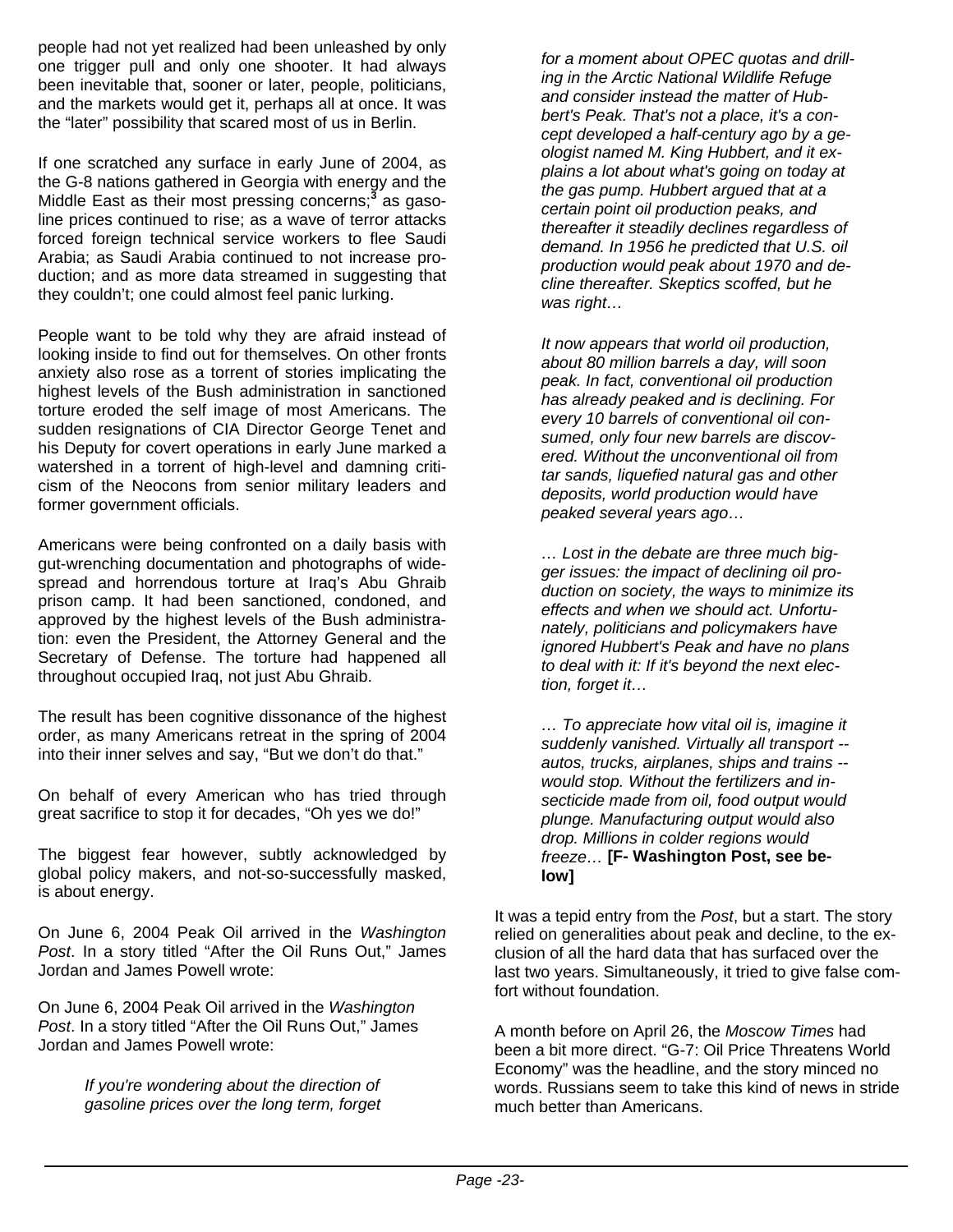*In a statement released after talks in Washington, the G-7's central bankers and finance ministers singled out energy costs as a risk to global growth. Crude oil prices are up about 37 percent from a year ago and have risen 11 percent to nearly 11 year highs around \$37 per barrel since the officials last met in Florida on Feb. 7.*

*"It is obvious that rising oil prices can have a negative effect on world GDP growth," said U.S. Treasury Secretary John Snow. German Finance Minister Hans Eichel said the Organization of Petroleum Exporting Countries must "live up to their responsibility for the global economy."* **<sup>5</sup>**

These stories were followed shortly thereafter by more , which edged dangerously close to the panic line. And all Throughout May and June of 2004 pundits spun out webs of sophistry and misleading data spun forth by pundits who misrepresented data throughout May and June of 2004 with only one real intent: in a desperate effort to "protect" the markets; that effort had apparently failed. Some, like Sterling Burnett in a *Houston Chronicle* Op Ed , blithely claimed that there was enough oil last for 500 years.<sup>6</sup> Not even the chief critics of Peak Oil would do that. Others, like Victor Canto of *The* the *National Review* said it was all a matter of economics; need and price would produce a painless substitution with some new energy source he wasn't quite able to describe or hadn't fully researched.**<sup>7</sup>**Even the shameless George F. Will, writing in the *New York Post*, while not fully able to say that Peak Oil wasn't real, suggested that everything was a function of price and that throwing money at the problem would soften the blow while – at the same time – offering an unfounded morsel of hope for the easily frightened by saying, "But, then, Alaska may have three times more reserves than originally estimated." **[F – NYP]**

George, we've been there: Estimated reserves? Probable reserves? Proven reserves? Ultimately recoverable reserves?The kind of reserves that caused Shell to downwardly revise its "booked" reserve figures four times in one year?<sup>8</sup> The kind of reserves that caused the IE A's chief economist Faith Birol to state that a deep new transparency is needed in the reporting of so that if we can are to find out how much there really is? The kind of reserves that British Petroleum was forced to defend on June 14 th while warning that new calculations might result in downward revisions?**<sup>9</sup>** The kinds of reserves that serve only to define share values and which exist only in the minds of economists, brokers and stockbrokers?

The kinds of reserves which cannot and will never be pumped into your gas tank, or used to grow and transport your food, or get you to work?

The kinds of reserves that prompted *BusinessWeek* to ask on June 21 st 2004, "Why Isn't Big Oil Drilling More?" **<sup>10</sup>**, or the *Denver Post* to write on June 13 th, "US Faces reality Check Over Oil." **<sup>11</sup>** or the *New York Times* to write a story asking why, for six years ChevronTexaco's stated oil reserves have risen while their production has steadily fallen. **<sup>12</sup>**Are we drilling more now and enjoying it less? Where is the money to drill with coming from as oil companies buy back shares, streamline and build up cash reserves?

#### Duh!

Big oil isn't drilling more because they know there are no more large finds out there to drill in. More drilling doesn't mean more supply. It means more holes in the ground. This is what people like , M . King Hubbert, Kenneth Deffeyes, Richard Duncan, Walter Youngquist, Colin Campbell, Kjell Aleklett, Jean Laherrère, Richard Heinberg, Julian Darley, Matt Simmons and all of our colleagues have been warning about for years.

That is why I have taken such pains over the years to document how the world's economic system is hopelessly corrupt and absolutely incapable of telling the truth. Yet, even still so, there are signs that the thin veneer between outward confidence and fear; between a half-truth which is really a lie and a whole truth which can lead to real solutions; is fast dissolving. Until *that* Rubicon is crossed the deception and denial are overcome, there will be no real solution other than continued war, bloodshed and destructive behavior which is blocking us from more peaceful, longer-term and more humane solutions.

George Bush and Dick Cheney may have meant it when they said that the American way of life is not negotiable. But it most certainly is on life-support and being sustained by cruelty, brute force and lies.

#### **The markets just can't hide it anymore.**

On April 7th, J.P. Morgan hosted a two-day private conference call for its analysts and major investors titled "Peak Oil , : Fact or Fiction?" *FTW* secured permission and got veteran investigative journalist Suzan Mazur on the line to listen to that conference and we reported on it to our subscribers. (I listened too.) Although barely sticking a toe into the water, the mere fact that Morgan had decided the subject was important enough to address, was a watershed moment.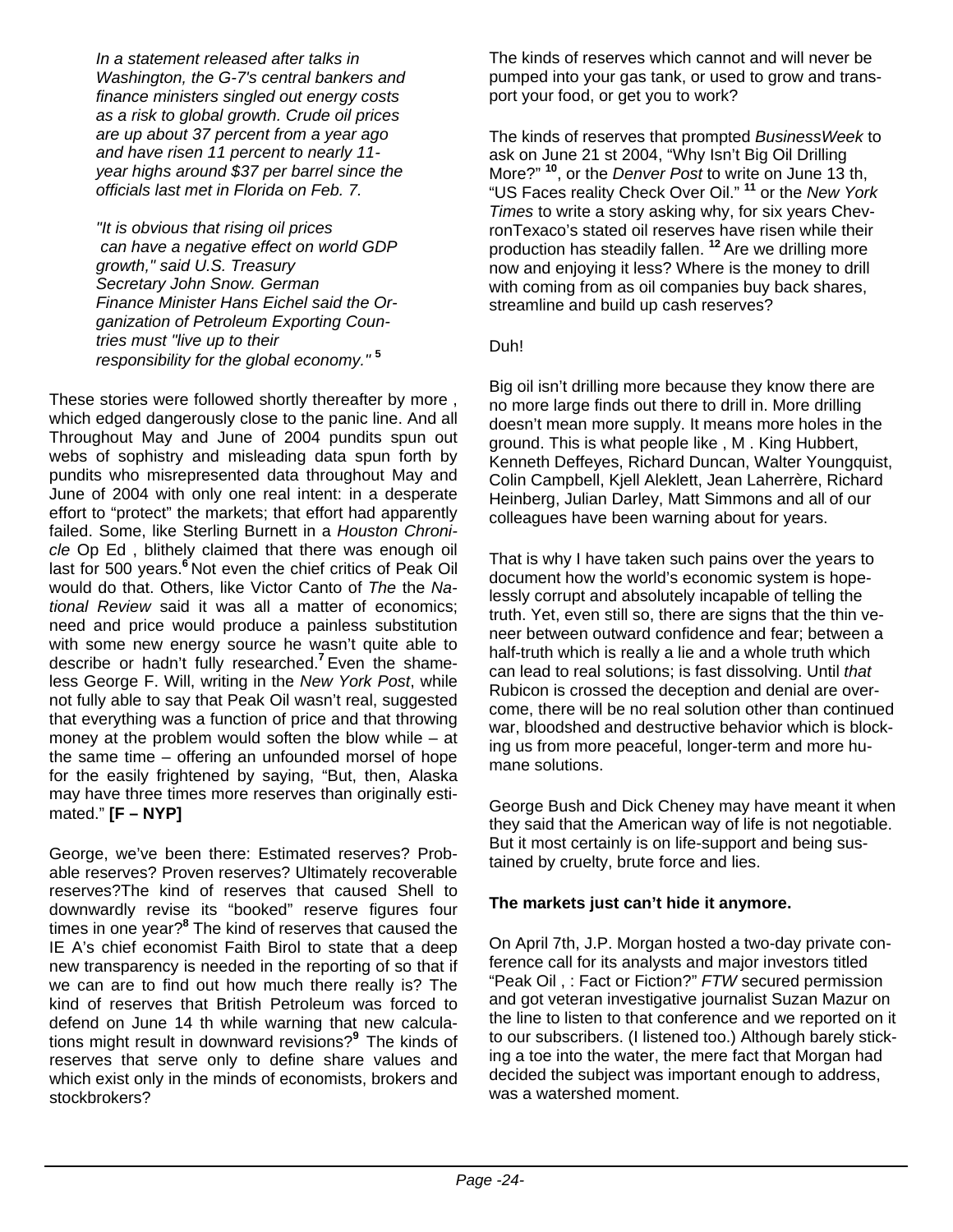**<sup>13</sup>**This, even as *Bloomberg* and *Forbes* , were advising their more sophisticated readership about profit opportunities and likely consequences of Peak Oil's arrival. That , of course, raised the unholy specter of wild speculation that could cause untold human suffering as prices gouged and crippled through price gouging.

It reminded me of the recommendation of Matthew Simmons in Berlin that oil futures and speculation insist upon should require a 50% margin requirement for investing in oil derivatives (futures) .

Finally, at long last, someone said it all in plain English on June 13, 2004. On that day the *Seattle Times* wrote an editorial titled "Oil and S&P connection points to grim news for stocks." Finally!**<sup>14</sup>**

Even as this was finally admitted, CBS News *Market-Watch* issued a bulletin saying that US new home sales had fallen sharply in April. That was followed shortly thereafter by another bulletin from another source drawing attention to a sudden and dramatic increase in America's M3 , credit-based , money supply.

*The Federal Reserve has confirmed our Stock Market Crash forecast by* 

*raising the Money Supply (M-3) by crisis proportions, up another 46.8* 

*billion this past week. What awful calamity do they see? Something is up.*

*This is unprecedented, unheard-of pre-catastrophe M-3 expansion. M-3 is up* 

*an amount that we've never seen before without a crisis - \$155 billion* 

*over the past 4 weeks, a \$2.0 trillion annualized pace, a 22.2 percent* 

*annualized rate of growth!!! There must be a crisis of historic proportions coming, and the Federal Reserve Bank of the United States is making sure that there is enough liquidity in place to protect our nation's fragile financial system. The amazing thing is, the Fed's actions mean they know what is about to happen. They are aware of a terrible, horrific imminent event. What could it be?* **<sup>15</sup>**

We have to pay for *\$100* (or higher) *a barrel* oil somehow. Why don't we just print the money? Anyone who has heard of the damage done by inflation and hyperinflation to those least able to cope with it should think back to Germany's Weimar Republic in the 1920s. Perhaps they should also look ahead to future wars as the US Navy announced on May 31 st that it was deploying a US aircraft carrier battle group to the Gulf of Guinea off the West African coast for a joint exercise with our new-found friends; the tiny island nations of Sao Tome

and Principe which had just experienced a US-friendly coup.**<sup>16</sup>**

I no longer need to defend Peak Oil and Gas. My assistance on that front seems wholly unneeded. It's doing fine all by itself. It is what we are doing in the face of it that presents mankind's greatest challenge and the challenge of my future work.

As if to punctuate this report and remind us of the great fear expressed by one attendee at the Berlin conference, on June 16, CNN reported that the security chief for all oil operations in northern Iraq had been assassinated by ambush as he left for work that morning. This, but a one day after another bombing of a major Iraqi pipeline.**<sup>17</sup>**

#### **Footnotes**

**1** Porter, Adam, "Is The World's oil Running Out Fast?", BBC News, June 7, 2002.

**2** Farrington, Stella, "THE SKEPTIC: Politicians Take Note: OPEC Can't Cool Oil", *The Dow Jones Newswires*, May 21, 2004.

**3** "G8 offers opportunities for Bush", CNN, Monday June 7, 2004

**4** Jordan, James and Powell, James, "After The Oil Runs

Out", *The Washington Post*, June 6, 2004, page B07]. **<sup>5</sup>** "G-7: Oil Price Threatens World Economy", *The Moscow Times*, April 26, 2004.

**6** Op Ed, Burnett, H. Sterling, "Enough Oil to Last 500 Years", *The Houston Chronicle* , May 29, 2004.

**7** Canto, Victor A., "Hubbert's Holes", *The National Review* , June 4, 2004.[NYP] Will, George F. "America After Oil" ,T he *New York Post* , June 13, 2004.

**8** "Shell Reduces Estimates for Fourth Time This Year ", Canadian Broadcasting Company, May 24, 2004.

**9** Stanley, Bruce, "BP defends oil reserve estimate method ", *Associated Press Business Wires* , June 14, 2004.

**<sup>10</sup>** "Why Isn't Big Oil Drilling More?", *BusinessWeek* , June 21, 2004.

**<sup>11</sup>** Raabe, Steve; "US Faces Reality Check Over Oil", *Denver Post*, June 13, 2002.

**<sup>12</sup>** Berenson, Alex, "An Oil Enigma: Production Falls Even as Reserves Rise", *The New York Times* , June 12, 2004.

**<sup>13</sup>** http://www.fromthewilderness.com/free/

ww3/042204\_mazur\_morgan\_oil.html

**<sup>14</sup>** Burns, Scott, "Oil and S&P connection points to grim news for stocks", *The Seattle Times* , June 13, 2004. **<sup>15</sup>** http://www.safehaven.com/article-1597.htm

**<sup>16</sup>** Belida, Alex, "US Navy to Deploy Aircraft Carrier Strike Group in the Gulf of Guinea", Voice of America News, May 31, 2004.

**<sup>17</sup>** "Oil Security Chief Slain in Iraq", CNN, June 16, 2004; http://www.cnn.com/2004/WORLD/meast/06/16/iraq.main/ index.html.

**<sup>18</sup>** http://www.peakoil.net/uhdsg/UppsalaProtocol.html.